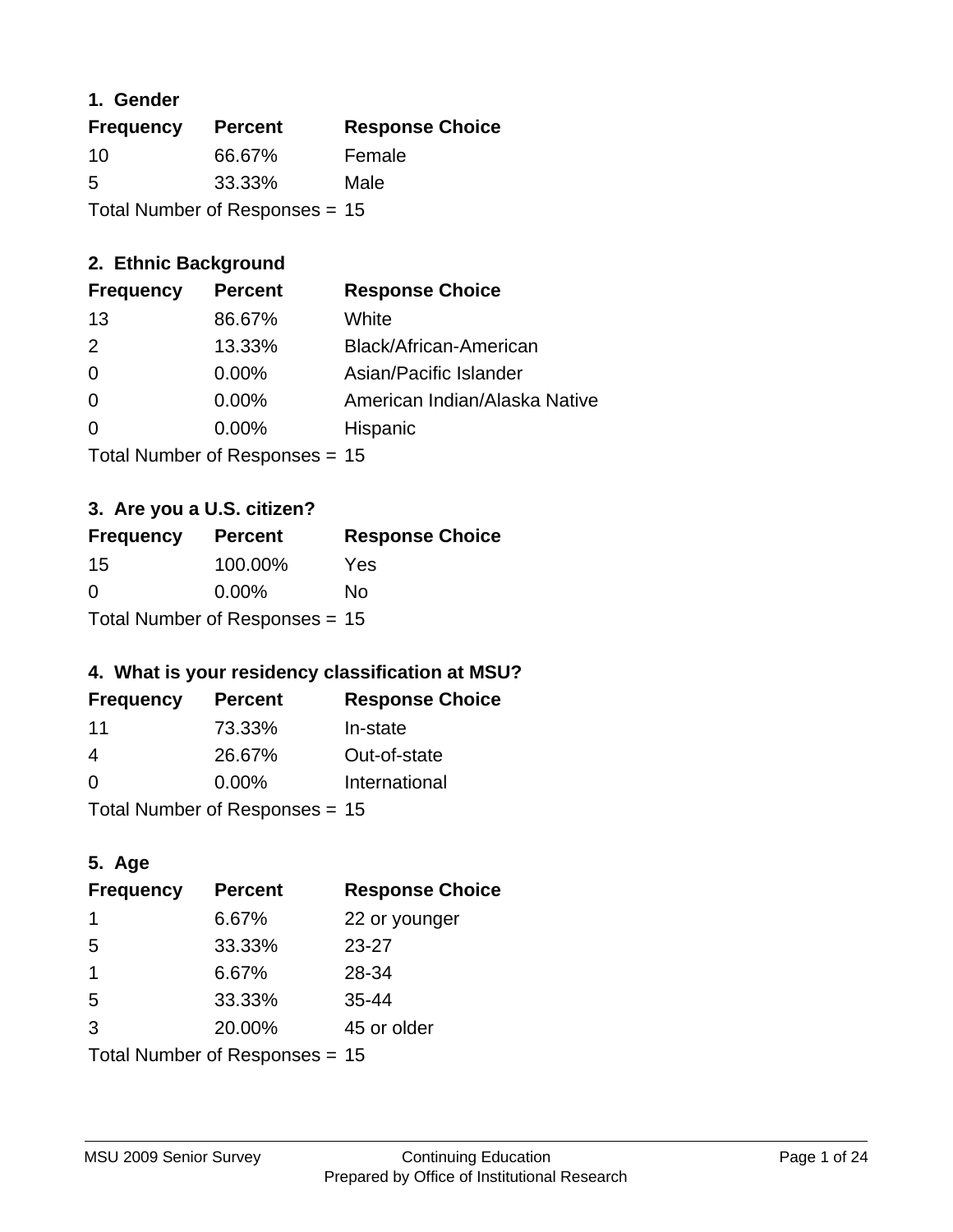**6. Has either of your parents received a bachelor's degree?**

| <b>Frequency</b> | <b>Percent</b>                   | <b>Response Choice</b> |
|------------------|----------------------------------|------------------------|
| 4                | 26.67%                           | Yes                    |
| 11               | 73.33%                           | Nο                     |
|                  | Total Number of Responses = $15$ |                        |

## **7. Has either of your parents received a degree from Murray State?**

| <b>Frequency</b> | <b>Percent</b> | <b>Response Choice</b> |
|------------------|----------------|------------------------|
|                  | 6.67%          | Yes                    |
| 14               | 93.33%         | Nο                     |
|                  |                |                        |

Total Number of Responses = 15

## **8. What was your original entry status to MSU?**

| <b>Frequency</b> | <b>Percent</b>               | <b>Response Choice</b>                           |
|------------------|------------------------------|--------------------------------------------------|
| 3                | 21.43%                       | Freshman                                         |
| 5                | 35.71%                       | Transfer from community college/technical school |
| 6                | 42.86%                       | Transfer from 4-yr institution                   |
|                  | Total Number of Deepensee 44 |                                                  |

Total Number of Responses = 14

#### **9. If transfer student, how many credits were transferred?**

| <b>Frequency</b>             | <b>Percent</b> | <b>Response Choice</b> |
|------------------------------|----------------|------------------------|
| -0                           | $0.00\%$       | 12 or fewer            |
| 1                            | 9.09%          | $13 - 30$              |
| $\mathcal{P}$                | 18.18%         | $31 - 60$              |
| -8                           | 72.73%         | Over <sub>60</sub>     |
| Total Number of Desponses 44 |                |                        |

Total Number of Responses = 11

## **10. If transfer student, approximately what percent of your University Studies (general education) classes did you take at Murray State?**

| <b>Frequency</b>               | <b>Percent</b> | <b>Response Choice</b> |
|--------------------------------|----------------|------------------------|
| -8                             | 72.73%         | Under 25%              |
| $\mathcal{P}$                  | 18.18%         | 25-49%                 |
| $\overline{1}$                 | 9.09%          | 50-74%                 |
| $\Omega$                       | 0.00%          | 75-100%                |
| Total Number of Responses = 11 |                |                        |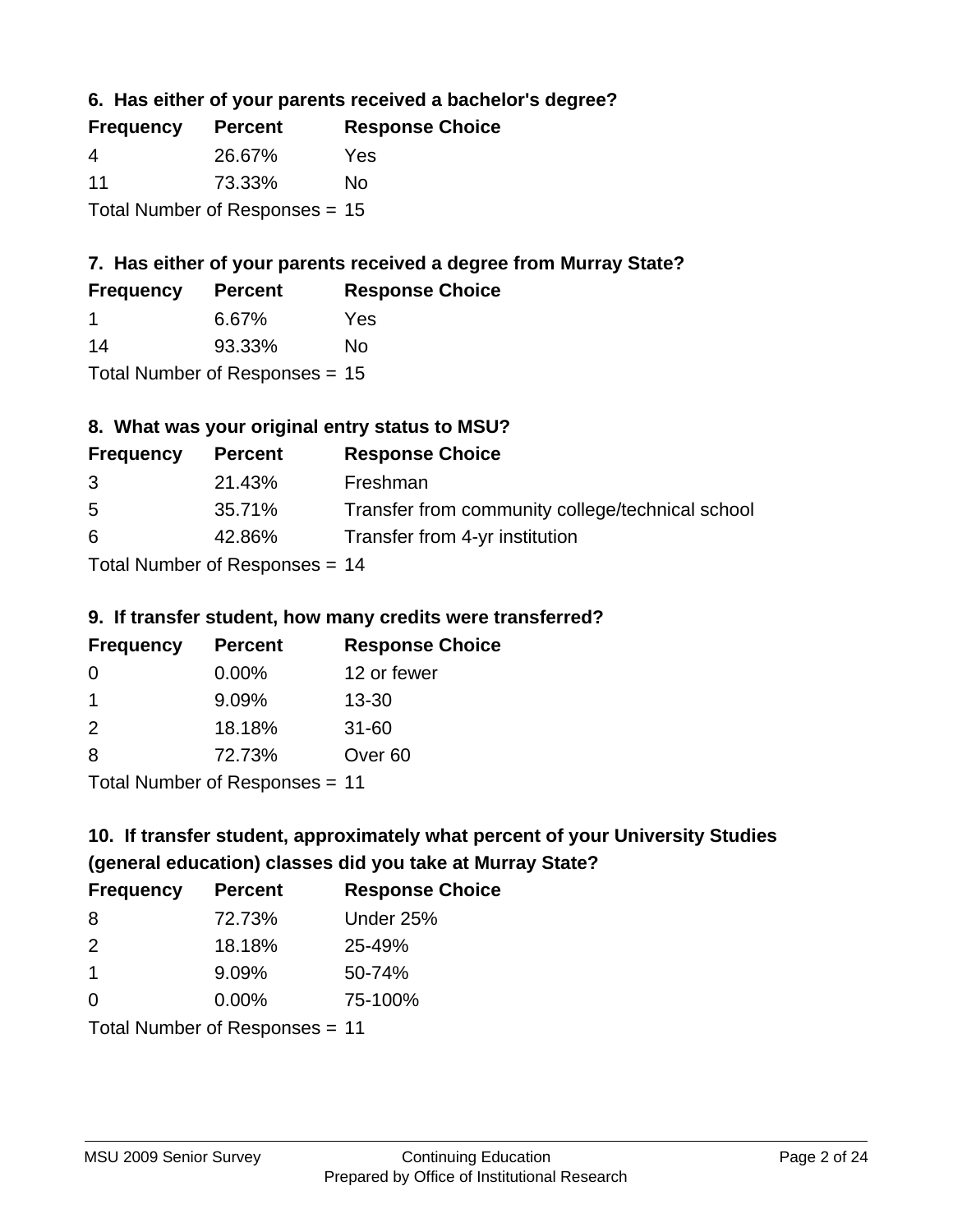#### **11. What has been your attendance status at MSU?**

| <b>Frequency</b>               | <b>Percent</b> | <b>Response Choice</b>     |
|--------------------------------|----------------|----------------------------|
| 10                             | 66.67%         | Primarily full-time        |
| 5                              | 33.33%         | <b>Primarily part-time</b> |
| Total Number of Responses = 15 |                |                            |

### **12. In which Residential College are you a member?**

| <b>Frequency</b> | <b>Percent</b> | <b>Response Choice</b>            |
|------------------|----------------|-----------------------------------|
| 4                | 26.67%         | Do not know                       |
|                  | 6.67%          | <b>Clark College</b>              |
| 1                | 6.67%          | <b>Elizabeth College</b>          |
| 0                | $0.00\%$       | <b>Franklin-Springer Colleges</b> |
| 2                | 13.33%         | <b>Hart College</b>               |
| 4                | 26.67%         | <b>Hester College</b>             |
|                  | 6.67%          | <b>Regents College</b>            |
|                  | 6.67%          | <b>Richmond College</b>           |
|                  | 6.67%          | <b>White College</b>              |
|                  |                |                                   |

Total Number of Responses = 15

## **13. Have you ever received any type of Financial Aid while at MSU? (Scholarships, grants, work-study, etc.)**

| <b>Frequency</b> | <b>Percent</b>                 | <b>Response Choice</b> |
|------------------|--------------------------------|------------------------|
| 8                | 57.14%                         | Yes                    |
| 6                | 42.86%                         | No                     |
|                  | Total Number of Responses = 14 |                        |

**14. What degree are you seeking at this time?**

| <b>Frequency</b> | <b>Percent</b>                   | <b>Response Choice</b> |
|------------------|----------------------------------|------------------------|
| 0                | $0.00\%$                         | Associate              |
| 15               | 100.00%                          | <b>Baccalaureate</b>   |
|                  | Total Number of Responses = $15$ |                        |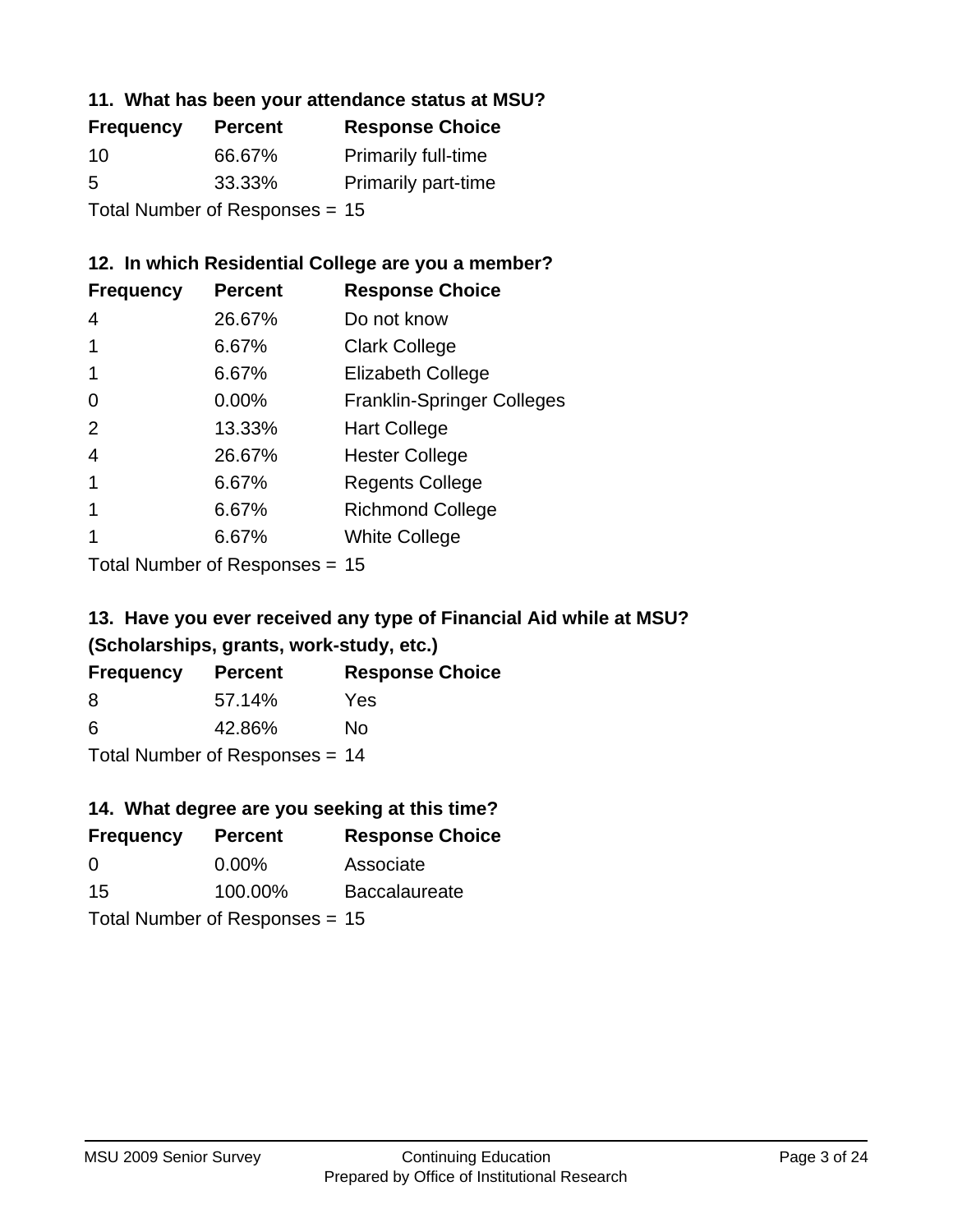**15. How many years will it take you to complete your degree from the point of your initial enrollment in college (including any time at a previous institution)?**

| <b>Frequency</b> | <b>Percent</b> | <b>Response Choice</b> |
|------------------|----------------|------------------------|
| $\Omega$         | 0.00%          | Two                    |
| 0                | 0.00%          | <b>Three</b>           |
|                  | 6.67%          | Four                   |
| 3                | 20.00%         | Five                   |
| 3                | 20.00%         | <b>Six</b>             |
| 8                | 53.33%         | More than six          |
|                  |                |                        |

Total Number of Responses = 15

#### **16. In what range does your grade point average fall?**

| <b>Frequency</b> | <b>Percent</b> | <b>Response Choice</b> |
|------------------|----------------|------------------------|
|                  | 6.67%          | $2.00 - 2.50$          |
| 6                | 40.00%         | $2.51 - 3.00$          |
| 4                | 26.67%         | $3.01 - 3.50$          |
|                  | 26.67%         | $3.51 - 4.00$          |
|                  |                |                        |

Total Number of Responses = 15

## **They are used to sort the data, and do not appear in this table Questions 17 and 18 relate to department and program information.**

#### **19. For what purpose did you enroll at MSU?**

| <b>Frequency</b> | <b>Percent</b>                  | <b>Response Choice</b>                    |
|------------------|---------------------------------|-------------------------------------------|
| 0                | $0.00\%$                        | To receive an associate degree            |
| 15               | 100.00%                         | To receive a baccalaureate degree         |
| $\overline{0}$   | $0.00\%$                        | To take a few job related courses         |
| $\Omega$         | 0.00%                           | To transfer to another college/university |
|                  | Total Number of Responses $-15$ |                                           |

Total Indiffunction Responses =  $15$ 

# **20. What is the highest degree you eventually hope to receive?**

| <b>Frequency</b> | <b>Percent</b>                  | <b>Response Choice</b> |
|------------------|---------------------------------|------------------------|
| 0                | 0.00%                           | Associate              |
| 3                | 20.00%                          | <b>Baccalaureate</b>   |
| 10               | 66.67%                          | Graduate               |
| $\mathcal{P}$    | 13.33%                          | Professional           |
|                  | $Total Number of Denonose = 15$ |                        |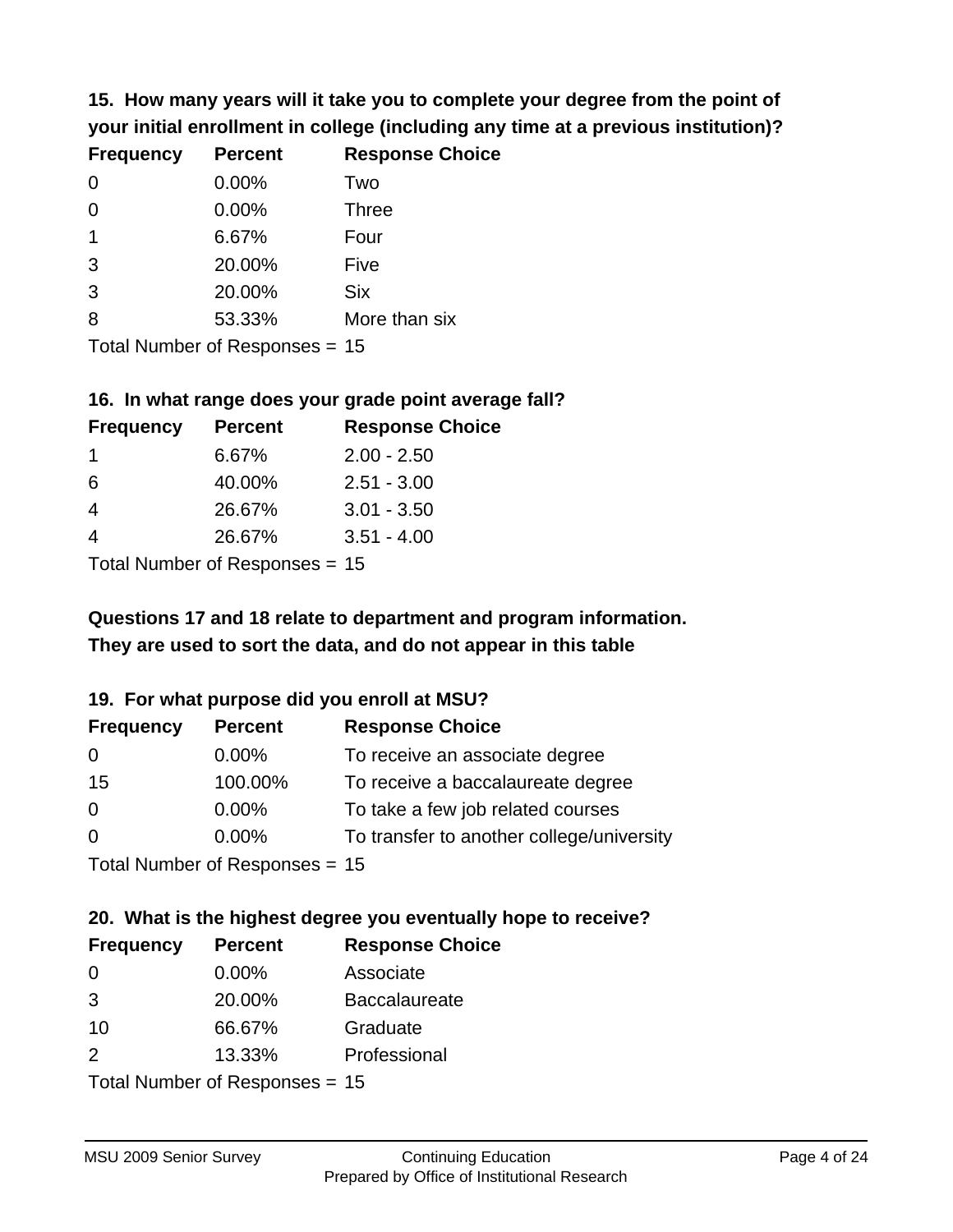#### **21. Which best describes your situation?**

| <b>Frequency</b> | <b>Percent</b> | <b>Response Choice</b>               |
|------------------|----------------|--------------------------------------|
| -2               | 13.33%         | Did not change major/area            |
| $\mathbf 1$      | 6.67%          | Did not initially declare major/area |
| -12              | 80.00%         | Changed major/area                   |
|                  |                |                                      |

Total Number of Responses = 15

### **22. While school was in session during the past year, how many hours per week, on average, did you work for pay?**

| <b>Frequency</b> | <b>Percent</b> | <b>Response Choice</b> |
|------------------|----------------|------------------------|
| 2                | 13.33%         | Did not work           |
| $\overline{1}$   | 6.67%          | Worked 1-10 hrs        |
| $\mathbf 1$      | 6.67%          | Worked 11-20 hrs       |
| 2                | 13.33%         | Worked 21-30 hrs       |
| $\overline{4}$   | 26.67%         | Worked 31-40 hrs       |
| 5                | 33.33%         | Worked over 40 hrs     |
|                  |                |                        |

Total Number of Responses = 15

#### **23. For the most part, were classes offered at times convenient to you?**

| <b>Frequency</b> | <b>Percent</b>                 | <b>Response Choice</b> |
|------------------|--------------------------------|------------------------|
| 12               | 80.00%                         | Yes                    |
| 3                | 20.00%                         | No.                    |
|                  | Total Number of Responses = 15 |                        |

#### **24. If no, what time would you have preferred?**

| <b>Frequency</b>                | <b>Percent</b> | <b>Response Choice</b> |
|---------------------------------|----------------|------------------------|
| -1                              | 33.33%         | Late afternoon         |
| $\Omega$                        | $0.00\%$       | Evening                |
| $\Omega$                        | 0.00%          | Weekend                |
| 2                               | 66.67%         | During the day         |
| Total Number of Responses = $3$ |                |                        |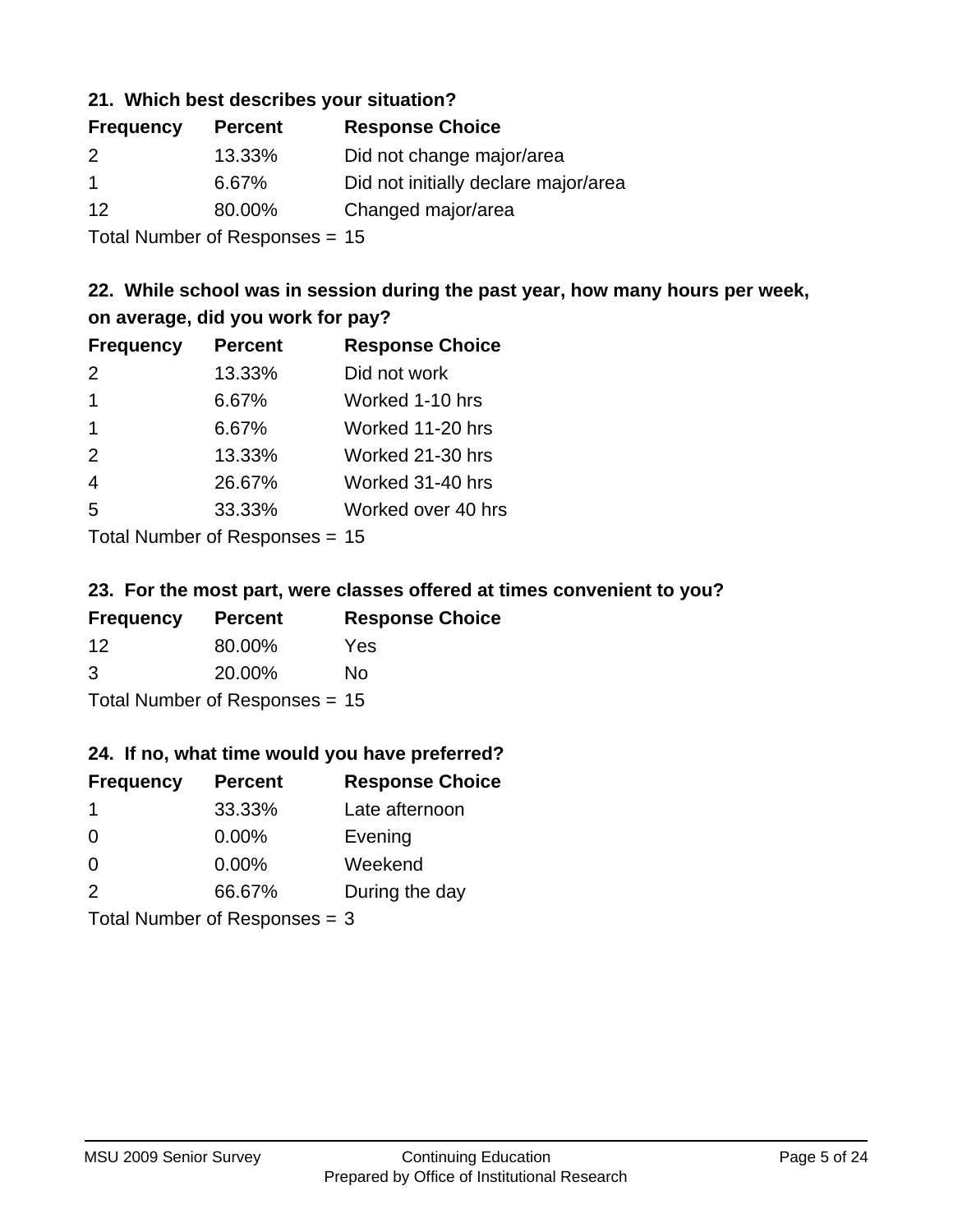### **25. Which best describes the location where you completed the majority of your coursework?**

| <b>Frequency</b> | <b>Percent</b>            | <b>Response Choice</b> |
|------------------|---------------------------|------------------------|
| 6                | 40.00%                    | Murray                 |
| 1                | 6.67%                     | Paducah                |
| 0                | 0.00%                     | Ft. Campbell           |
| 2                | 13.33%                    | Madisonville           |
| 1                | 6.67%                     | Hopkinsville           |
| 1                | 6.67%                     | Henderson              |
| 3                | 20.00%                    | On the Internet        |
| 1                | 6.67%                     | Other                  |
|                  | Total Number of Despanses | 4 E                    |

Total Number of Responses = 15

#### **26. Did you take any online courses while at Murray State?**

| <b>Frequency</b> | <b>Percent</b>                   | <b>Response Choice</b> |
|------------------|----------------------------------|------------------------|
| -14              | 93.33%                           | Yes                    |
| -1               | 6.67%                            | Nο                     |
|                  | Total Number of Responses = $15$ |                        |

## **27. Did it take you an extra semester or more to complete degree requirements at Murray State?**

| <b>Frequency</b>           | <b>Percent</b> | <b>Response Choice</b> |
|----------------------------|----------------|------------------------|
| 13                         | 86.67%         | Yes                    |
| 2                          | 13.33%         | Nο                     |
| Tatal Manakan af Dagmanage |                |                        |

Total Number of Responses = 15

#### **28. If yes, why did it take you an extra semester or more?**

| <b>Frequency</b>                 | <b>Percent</b> | <b>Response Choice</b>                                       |
|----------------------------------|----------------|--------------------------------------------------------------|
| 2                                | 15.38%         | Work obligation limited my enrollment.                       |
| 3                                | 23.08%         | Family obligations limited my enrollment.                    |
| 2                                | 15.38%         | Tuition and other costs of attendance limited my enrollment. |
| 2                                | 15.38%         | A decision to change majors added to my requirements.        |
| $\mathbf{1}$                     | 7.69%          | A required course or courses were not offered.               |
| $\overline{0}$                   | $0.00\%$       | Credits were lost transferring to Murray State.              |
| 3                                | 23.08%         | Other                                                        |
| Total Number of Responses $= 13$ |                |                                                              |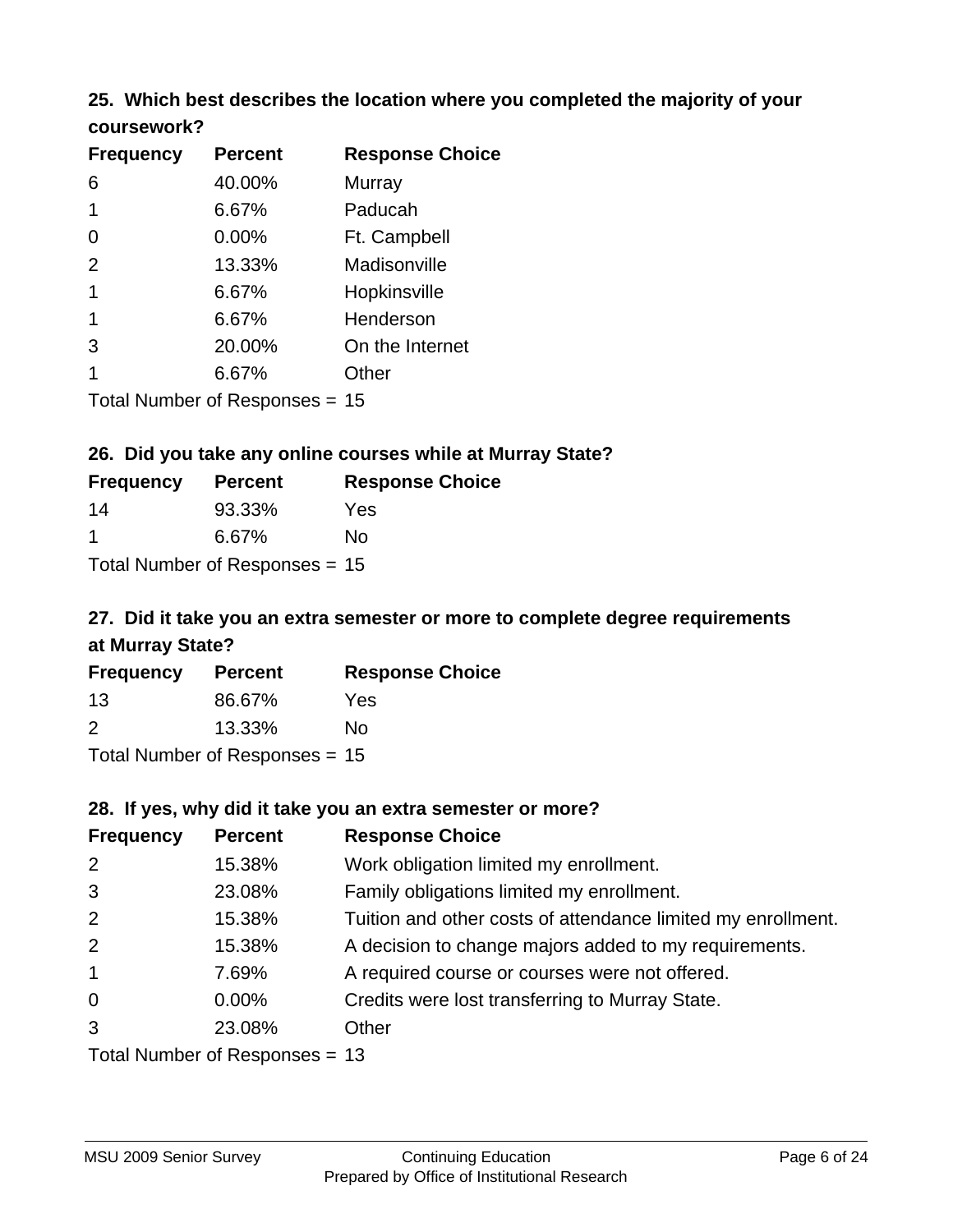## **29. Did you have trouble getting any course(s) you needed while at Murray State?**

| <b>Frequency</b> | <b>Percent</b>                   | <b>Response Choice</b> |
|------------------|----------------------------------|------------------------|
| -5               | 33.33%                           | Yes                    |
| 10               | 66.67%                           | Nο                     |
|                  | Total Number of Responses $= 15$ |                        |

#### **30. If yes, why did you have trouble getting the course?**

| <b>Frequency</b> | <b>Percent</b> | <b>Response Choice</b>                                |
|------------------|----------------|-------------------------------------------------------|
| 3                | 60.00%         | Not offered the semester I needed it.                 |
| $\overline{1}$   | 20.00%         | Not offered at hours convenient to my work schedule.  |
| $\overline{1}$   | 20.00%         | Not offered at hours suitable for my school schedule. |
| $\overline{0}$   | $0.00\%$       | All course sections were closed.                      |
| $\overline{0}$   | $0.00\%$       | I was unaware of the prerequisites for the course.    |
|                  |                |                                                       |

Total Number of Responses = 5

## **31. Which statement best describes your experience with off-campus coop/internship?**

| <b>Frequency</b> | <b>Percent</b> | <b>Response Choice</b>             |
|------------------|----------------|------------------------------------|
| 13               | 86.67%         | Cannot judge, I did not have one.  |
| 2                | 13.33%         | My experience was very valuable.   |
| $\Omega$         | 0.00%          | My experience was valuable.        |
| $\Omega$         | 0.00%          | My experience was of little value. |
| $\Omega$         | 0.00%          | My experience was of no value.     |
|                  |                |                                    |

Total Number of Responses = 15

# **32. Which statement best describes your experience with on-campus faculty-directed research, scholarly, or creative project?**

| <b>Frequency</b> | <b>Percent</b>             | <b>Response Choice</b>             |
|------------------|----------------------------|------------------------------------|
| 11               | 73.33%                     | Cannot judge; I did not have one.  |
| $\overline{4}$   | 26.67%                     | My experience was very valuable.   |
| $\Omega$         | $0.00\%$                   | My experience was valuable.        |
| $\Omega$         | 0.00%                      | My experience was of little value. |
| $\Omega$         | 0.00%                      | My experience was of no value.     |
|                  | Tatal Number of Desperance |                                    |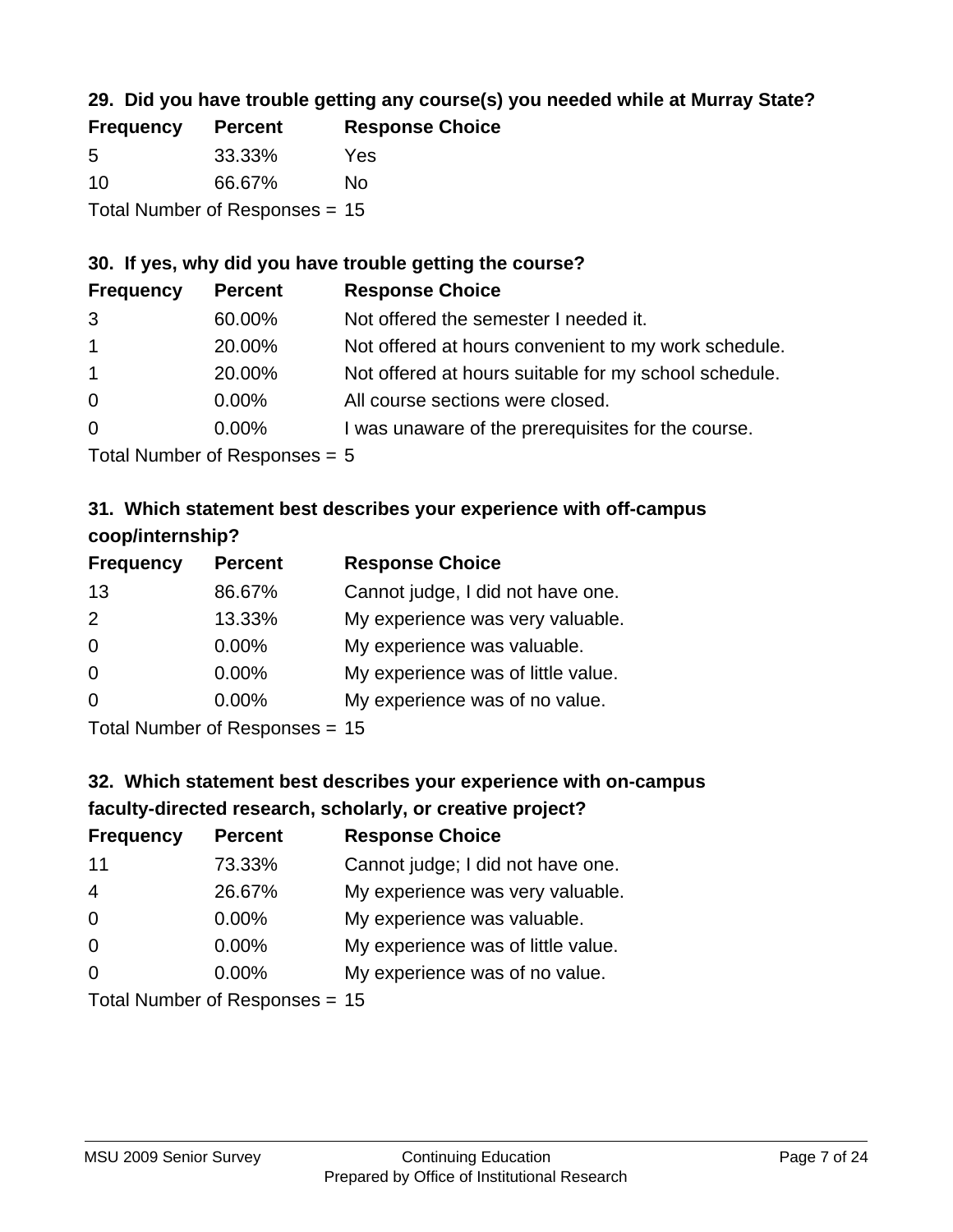#### **33. Which statement best describes your experience with academic advising in your major/area?**

| $\mathbf{u}$ yvu $\mathbf{u}$ yvu $\mathbf{v}$ |                |                                                       |
|------------------------------------------------|----------------|-------------------------------------------------------|
| <b>Frequency</b>                               | <b>Percent</b> | <b>Response Choice</b>                                |
| 0                                              | $0.00\%$       | Cannot judge; I did not make use of the opportunity.  |
| 14                                             | 93.33%         | I was satisfied with information my adviser provided. |
| $\mathbf{1}$                                   | 6.67%          | Advice was inaccurate, incomplete, or misleading.     |
| $\overline{0}$                                 | $0.00\%$       | My adviser was not available.                         |
|                                                |                |                                                       |

Total Number of Responses = 15

## **For questions 34-48, indicate the extent to which you were satisfied.**

| 34. Class size relative to type of course |
|-------------------------------------------|
|-------------------------------------------|

| <b>Frequency</b>                | <b>Percent</b> | <b>Response Choice</b> |  |
|---------------------------------|----------------|------------------------|--|
| -9                              | 60.00%         | Very satisfied         |  |
| 6                               | 40.00%         | Satisfied              |  |
| $\Omega$                        | $0.00\%$       | <b>Dissatisfied</b>    |  |
| $\Omega$                        | 0.00%          | Very dissatisfied      |  |
| Total Number of Responses $-15$ |                |                        |  |

Total Number of Responses = 15

## **35. Out-of-class availability of faculty**

| <b>Frequency</b>         | <b>Percent</b> | <b>Response Choice</b> |  |
|--------------------------|----------------|------------------------|--|
| 9                        | 60.00%         | Very satisfied         |  |
| 6                        | 40.00%         | Satisfied              |  |
| $\Omega$                 | $0.00\%$       | <b>Dissatisfied</b>    |  |
| $\Omega$                 | $0.00\%$       | Very dissatisfied      |  |
| Total Number of DoEROR 0 |                |                        |  |

Total Number of Responses = 15

## **36. Effectiveness of your high school preparation for college work**

| <b>Frequency</b> | <b>Percent</b>                  | <b>Response Choice</b> |
|------------------|---------------------------------|------------------------|
| 6                | 40.00%                          | Very satisfied         |
| 3                | 20.00%                          | Satisfied              |
| 5                | 33.33%                          | <b>Dissatisfied</b>    |
| -1               | 6.67%                           | Very dissatisfied      |
|                  | Total Number of Decononces - 15 |                        |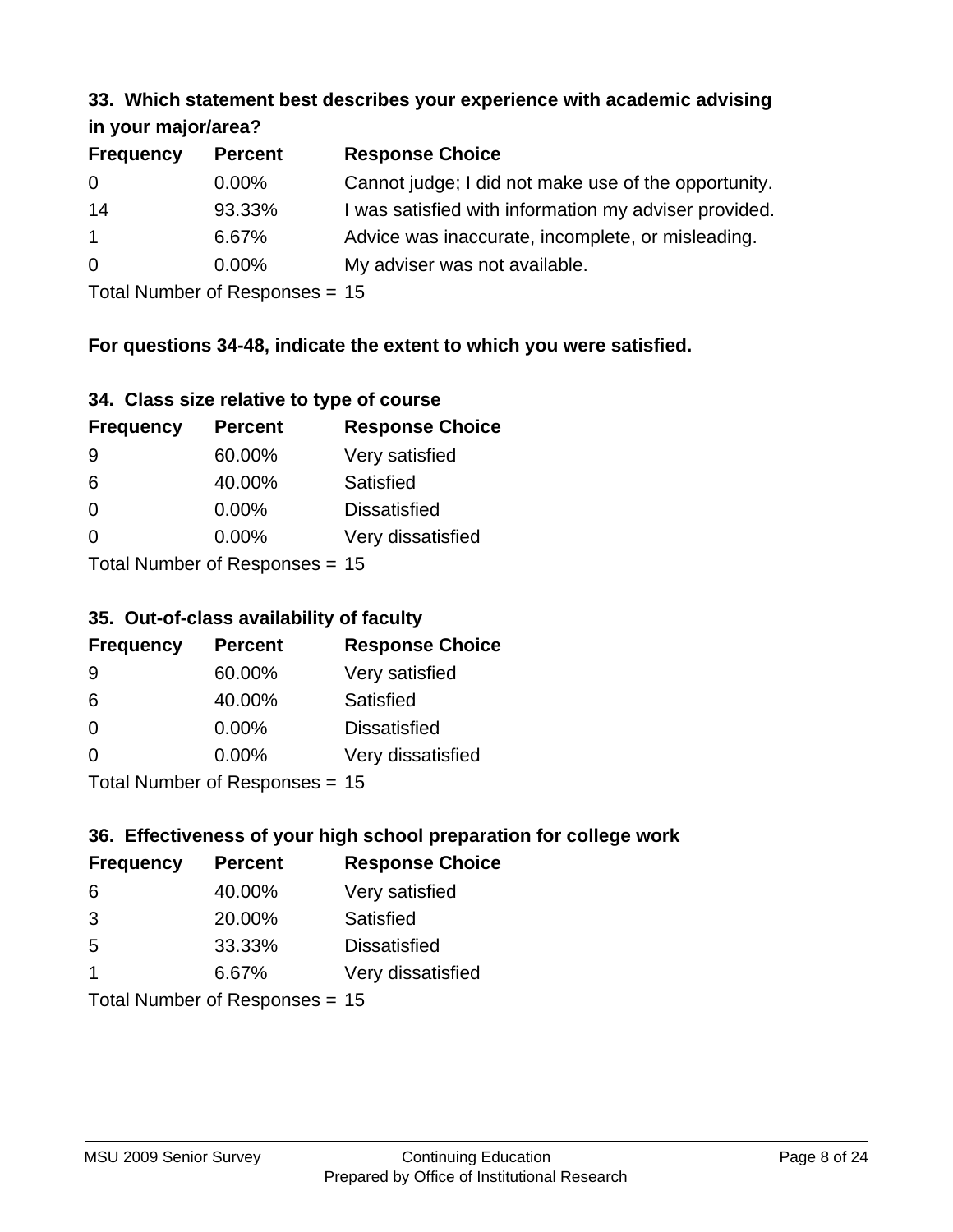## **37. Fairness of faculty in their treatment of individual students**

| <b>Frequency</b> | <b>Percent</b> | <b>Response Choice</b> |
|------------------|----------------|------------------------|
| 9                | 60.00%         | Very satisfied         |
| 6                | 40.00%         | Satisfied              |
| $\Omega$         | $0.00\%$       | <b>Dissatisfied</b>    |
| $\Omega$         | 0.00%          | Very dissatisfied      |
|                  |                |                        |

Total Number of Responses = 15

#### **38. Overall quality of instruction at Murray State**

| <b>Frequency</b> | <b>Percent</b> | <b>Response Choice</b> |
|------------------|----------------|------------------------|
| 11               | 73.33%         | Very satisfied         |
| 4                | 26.67%         | Satisfied              |
| $\Omega$         | 0.00%          | <b>Dissatisfied</b>    |
| $\Omega$         | 0.00%          | Very dissatisfied      |
|                  |                |                        |

Total Number of Responses = 15

## **39. Quality of instruction in University Studies (General Education) courses**

| <b>Frequency</b> | <b>Percent</b>            | <b>Response Choice</b> |
|------------------|---------------------------|------------------------|
| 8                | 53.33%                    | Very satisfied         |
| 6                | 40.00%                    | Satisfied              |
| -1               | 6.67%                     | <b>Dissatisfied</b>    |
| $\Omega$         | 0.00%                     | Very dissatisfied      |
|                  | Total Number of Deepensee |                        |

Total Number of Responses = 15

#### **40. Quality of instruction in your major**

| <b>Frequency</b> | <b>Percent</b>            | <b>Response Choice</b> |
|------------------|---------------------------|------------------------|
| 11               | 73.33%                    | Very satisfied         |
| 4                | 26.67%                    | Satisfied              |
| $\Omega$         | 0.00%                     | <b>Dissatisfied</b>    |
| $\Omega$         | 0.00%                     | Very dissatisfied      |
|                  | Total Number of Desponses |                        |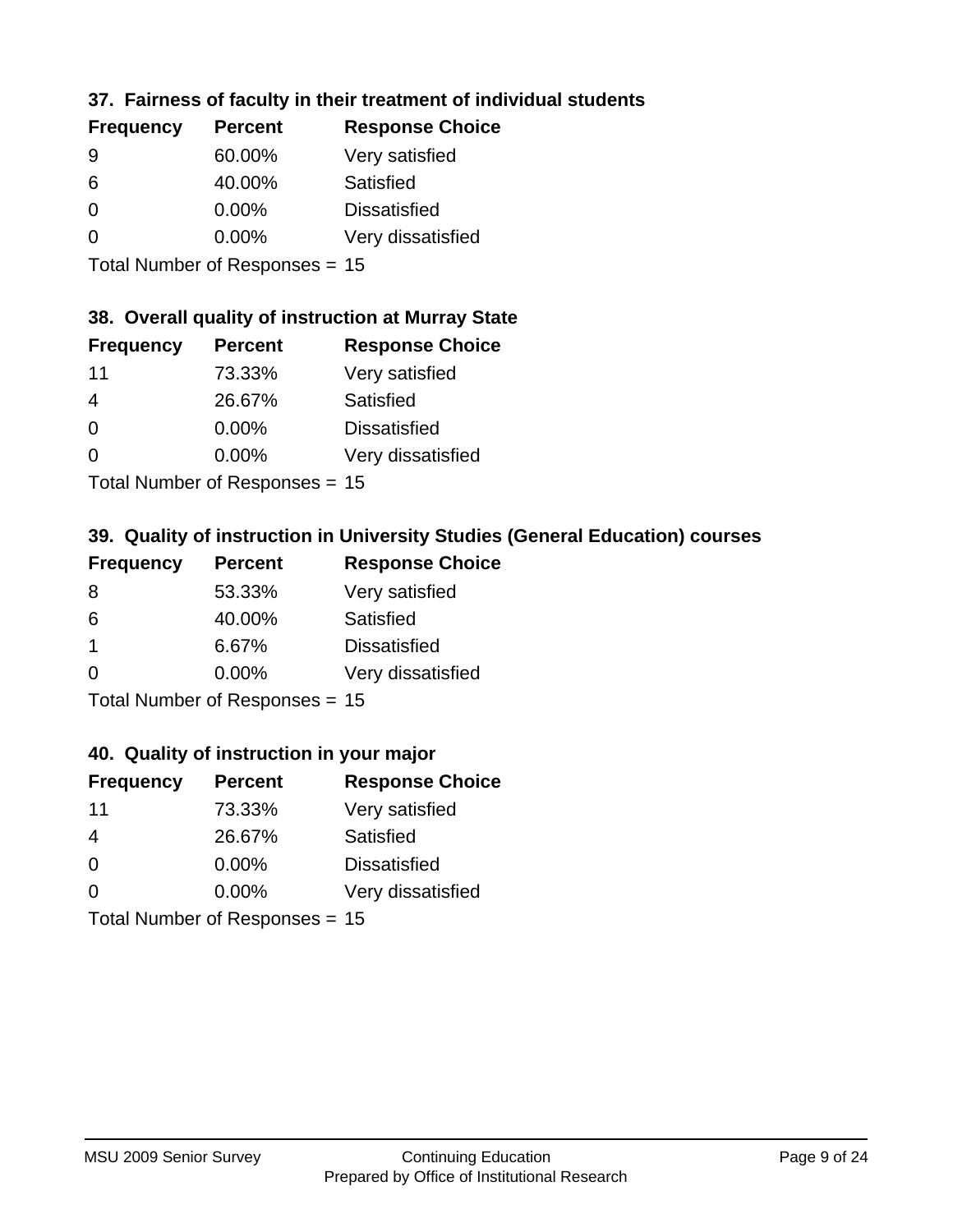## **41. Clarity of program objectives in your major**

| <b>Frequency</b> | <b>Percent</b> | <b>Response Choice</b> |
|------------------|----------------|------------------------|
|                  | 46.67%         | Very satisfied         |
| -7               | 46.67%         | Satisfied              |
|                  | 6.67%          | <b>Dissatisfied</b>    |
| ∩                | $0.00\%$       | Very dissatisfied      |
|                  |                |                        |

Total Number of Responses = 15

#### **42. Intellectual challenge of the academic program**

| <b>Frequency</b> | <b>Percent</b> | <b>Response Choice</b> |
|------------------|----------------|------------------------|
| 8                | 53.33%         | Very satisfied         |
| 7                | 46.67%         | Satisfied              |
| $\Omega$         | $0.00\%$       | <b>Dissatisfied</b>    |
| $\Omega$         | 0.00%          | Very dissatisfied      |
|                  |                |                        |

Total Number of Responses = 15

## **43. Encouragement and information from your major department for employment after graduation**

| <b>Frequency</b>     | <b>Percent</b>                                          | <b>Response Choice</b> |
|----------------------|---------------------------------------------------------|------------------------|
| 8                    | 53.33%                                                  | Very satisfied         |
| 4                    | 26.67%                                                  | Satisfied              |
| 2                    | 13.33%                                                  | <b>Dissatisfied</b>    |
| $\blacktriangleleft$ | 6.67%                                                   | Very dissatisfied      |
|                      | $T$ at all Masseds and $R$ $\sim$ and $\sim$ and $\sim$ |                        |

Total Number of Responses = 15

## **44. Availability of opportunities to engage in a faculty-mentored research,**

#### **scholarly, or creative project in your area of study/interest**

| <b>Frequency</b> | <b>Percent</b> | <b>Response Choice</b> |
|------------------|----------------|------------------------|
| 9                | 60.00%         | Very satisfied         |
| 5                | 33.33%         | Satisfied              |
| $\mathbf 1$      | 6.67%          | <b>Dissatisfied</b>    |
| $\Omega$         | 0.00%          | Very dissatisfied      |
|                  |                |                        |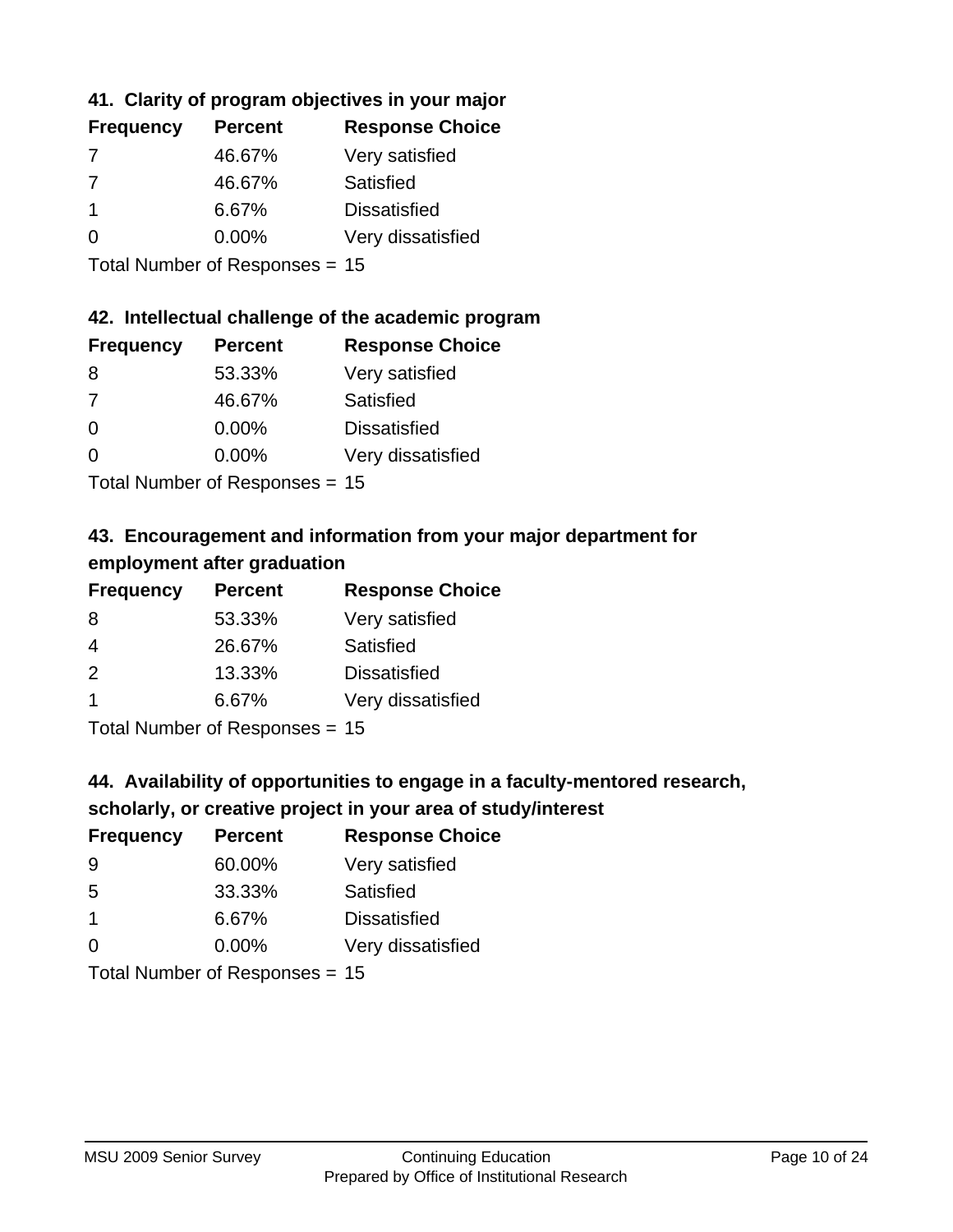#### **45. Library hours**

| <b>Frequency</b> | <b>Percent</b> | <b>Response Choice</b> |
|------------------|----------------|------------------------|
| 7                | 46.67%         | Very satisfied         |
| 8                | 53.33%         | Satisfied              |
| $\Omega$         | 0.00%          | <b>Dissatisfied</b>    |
| $\Omega$         | 0.00%          | Very dissatisfied      |
|                  |                |                        |

Total Number of Responses = 15

### **46. Effectiveness of library personnel in meeting your information needs**

| <b>Frequency</b> | <b>Percent</b> | <b>Response Choice</b> |
|------------------|----------------|------------------------|
| 8                | 53.33%         | Very satisfied         |
| 7                | 46.67%         | Satisfied              |
| $\Omega$         | 0.00%          | <b>Dissatisfied</b>    |
| $\Omega$         | 0.00%          | Very dissatisfied      |
|                  |                |                        |

Total Number of Responses = 15

#### **47. Access to library resources on hand**

| <b>Frequency</b> | <b>Percent</b>                  | <b>Response Choice</b> |
|------------------|---------------------------------|------------------------|
| 8                | 53.33%                          | Very satisfied         |
| 7                | 46.67%                          | Satisfied              |
| $\Omega$         | $0.00\%$                        | <b>Dissatisfied</b>    |
| $\Omega$         | $0.00\%$                        | Very dissatisfied      |
|                  | $Total Number of Doonono0 = 4E$ |                        |

Total Number of Responses = 15

#### **48. Electronic access to library resources**

| <b>Frequency</b> | <b>Percent</b>                 | <b>Response Choice</b> |
|------------------|--------------------------------|------------------------|
| 9                | 60.00%                         | Very satisfied         |
| 6                | 40.00%                         | Satisfied              |
| $\Omega$         | $0.00\%$                       | <b>Dissatisfied</b>    |
| $\Omega$         | $0.00\%$                       | Very dissatisfied      |
|                  | Total Number of Responses = 15 |                        |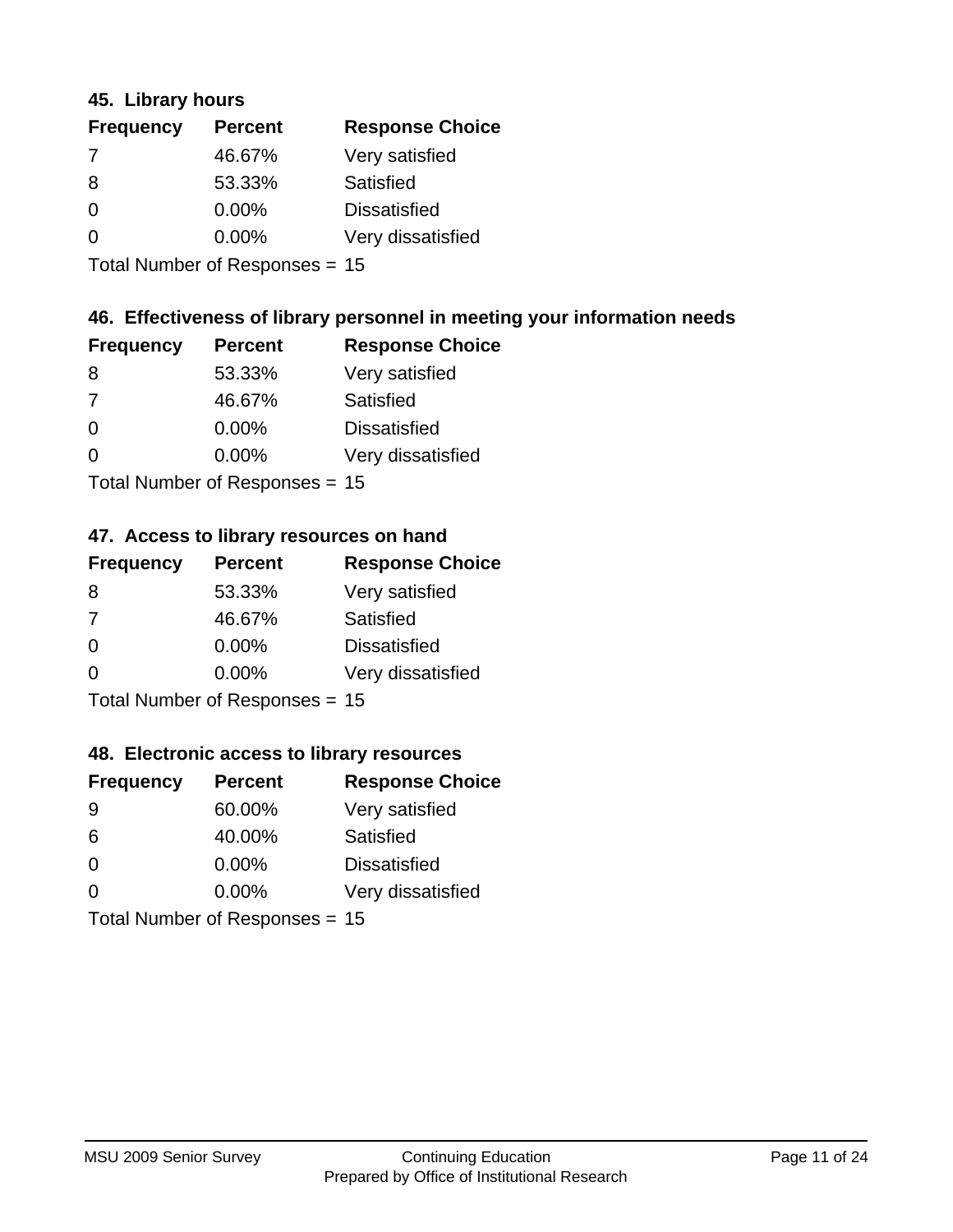**was in helping you achieve these goals. For questions 49-55, please indicate how effective University Studies at MSU** 

## **49. Writing Skills**

| <b>Frequency</b> | <b>Percent</b>                 | <b>Response Choice</b> |
|------------------|--------------------------------|------------------------|
| 8                | 61.54%                         | Very effective         |
| 5                | 38.46%                         | Effective              |
| $\Omega$         | $0.00\%$                       | Ineffective            |
| $\Omega$         | $0.00\%$                       | Very ineffective       |
|                  | Total Number of Responses = 13 |                        |

### **50. Speaking Skills**

| <b>Frequency</b> | <b>Percent</b>                 | <b>Response Choice</b> |
|------------------|--------------------------------|------------------------|
| -7               | 53.85%                         | Very effective         |
| 6                | 46.15%                         | Effective              |
| $\Omega$         | 0.00%                          | Ineffective            |
| $\Omega$         | 0.00%                          | Very ineffective       |
|                  | Total Number of Reconnege - 13 |                        |

Total Number of Responses = 13

#### **51. Critical Thinking Skills**

| <b>Frequency</b> | <b>Percent</b>                  | <b>Response Choice</b> |
|------------------|---------------------------------|------------------------|
| -7               | 50.00%                          | Very effective         |
| 6                | 42.86%                          | Effective              |
| -1               | 7.14%                           | Ineffective            |
| $\Omega$         | 0.00%                           | Very ineffective       |
|                  | $Total Number of Doonono0 = 11$ |                        |

Total Number of Responses = 14

## **52. Computer Technology**

| <b>Frequency</b> | <b>Percent</b>                 | <b>Response Choice</b> |
|------------------|--------------------------------|------------------------|
| 7                | 50.00%                         | Very effective         |
| 7                | 50.00%                         | Effective              |
| $\Omega$         | $0.00\%$                       | Ineffective            |
| $\Omega$         | 0.00%                          | Very ineffective       |
|                  | Total Number of Responses = 14 |                        |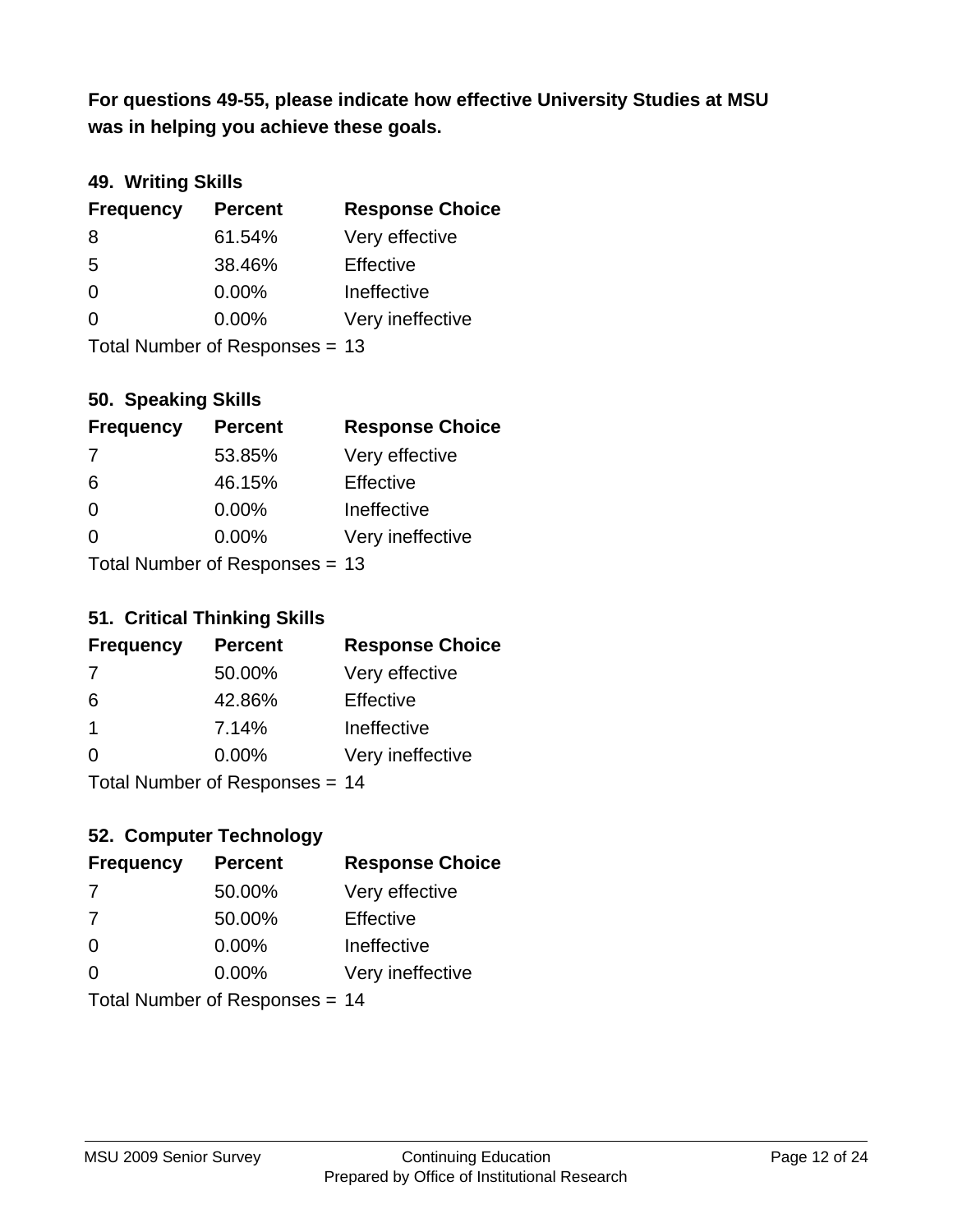### **53. General Knowledge in the liberal arts and sciences**

| <b>Frequency</b> | <b>Percent</b> | <b>Response Choice</b> |
|------------------|----------------|------------------------|
| 7                | 50.00%         | Very effective         |
| .5               | 35.71%         | Effective              |
| $\mathcal{P}$    | 14.29%         | Ineffective            |
| $\Omega$         | $0.00\%$       | Very ineffective       |
|                  |                |                        |

Total Number of Responses = 14

## **54. International Perspectives**

| <b>Frequency</b> | <b>Percent</b> | <b>Response Choice</b> |
|------------------|----------------|------------------------|
| -7               | 50.00%         | Very effective         |
| 6                | 42.86%         | Effective              |
| $\mathbf 1$      | 7.14%          | Ineffective            |
| $\Omega$         | 0.00%          | Very ineffective       |
|                  |                |                        |

Total Number of Responses = 14

#### **55. Stimulation of interest in areas outside your chosen field of study**

| <b>Frequency</b> | <b>Percent</b>            | <b>Response Choice</b> |
|------------------|---------------------------|------------------------|
| 8                | 57.14%                    | Very effective         |
| .5               | 35.71%                    | Effective              |
| $\mathbf 1$      | 7.14%                     | Ineffective            |
| $\Omega$         | 0.00%                     | Very ineffective       |
|                  | Total Number of Deepensee |                        |

Total Number of Responses = 14

## **For questions 56-83, please indicate how satisfactorily the following met your needs**

#### **56. African-American Student Services**

| <b>Frequency</b> | <b>Percent</b>                 | <b>Response Choice</b> |
|------------------|--------------------------------|------------------------|
| 14               | 93.33%                         | Did not use            |
| $\mathbf 1$      | 6.67%                          | Very satisfied         |
| $\Omega$         | 0.00%                          | Satisfied              |
| 0                | $0.00\%$                       | <b>Dissatisfied</b>    |
| $\Omega$         | 0.00%                          | Very dissatisfied      |
|                  | Total Number of Responses = 15 |                        |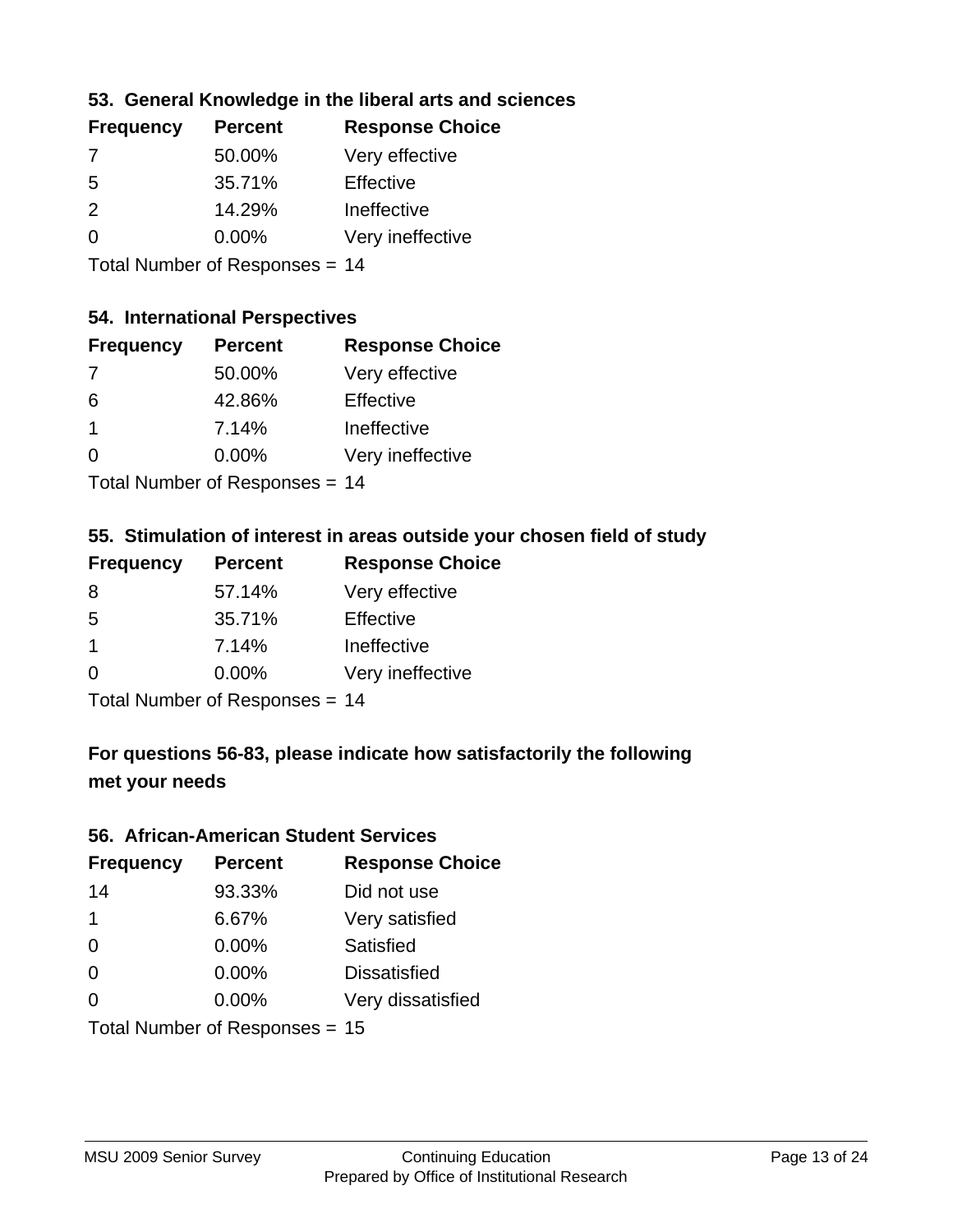#### **57. Career Services Office**

| <b>Frequency</b> | <b>Percent</b> | <b>Response Choice</b> |
|------------------|----------------|------------------------|
| 11               | 73.33%         | Did not use            |
| 1                | 6.67%          | Very satisfied         |
| 3                | 20.00%         | Satisfied              |
| 0                | $0.00\%$       | <b>Dissatisfied</b>    |
|                  | $0.00\%$       | Very dissatisfied      |
|                  |                |                        |

Total Number of Responses = 15

### **58. Counseling and Testing Center**

| <b>Frequency</b>          | <b>Percent</b> | <b>Response Choice</b> |
|---------------------------|----------------|------------------------|
| 13                        | 86.67%         | Did not use            |
| 2                         | 13.33%         | Very satisfied         |
| $\Omega$                  | 0.00%          | Satisfied              |
| $\Omega$                  | 0.00%          | <b>Dissatisfied</b>    |
| 0                         | 0.00%          | Very dissatisfied      |
| Total Number of Desponses |                |                        |

Total Number of Responses = 15

#### **59. Cultural programming and activities**

| <b>Frequency</b> | <b>Percent</b>                 | <b>Response Choice</b> |
|------------------|--------------------------------|------------------------|
| 13               | 86.67%                         | Did not use            |
| 1                | 6.67%                          | Very satisfied         |
| -1               | 6.67%                          | Satisfied              |
| $\Omega$         | 0.00%                          | <b>Dissatisfied</b>    |
| $\Omega$         | 0.00%                          | Very dissatisfied      |
|                  | Total Number of Responses = 15 |                        |

### **60. E-study courses**

| <b>Frequency</b> | <b>Percent</b>                 | <b>Response Choice</b> |
|------------------|--------------------------------|------------------------|
| 2                | 13.33%                         | Did not use            |
| 9                | 60.00%                         | Very satisfied         |
| $\overline{4}$   | 26.67%                         | Satisfied              |
| $\Omega$         | 0.00%                          | <b>Dissatisfied</b>    |
| $\Omega$         | 0.00%                          | Very dissatisfied      |
|                  | Total Number of Responses = 15 |                        |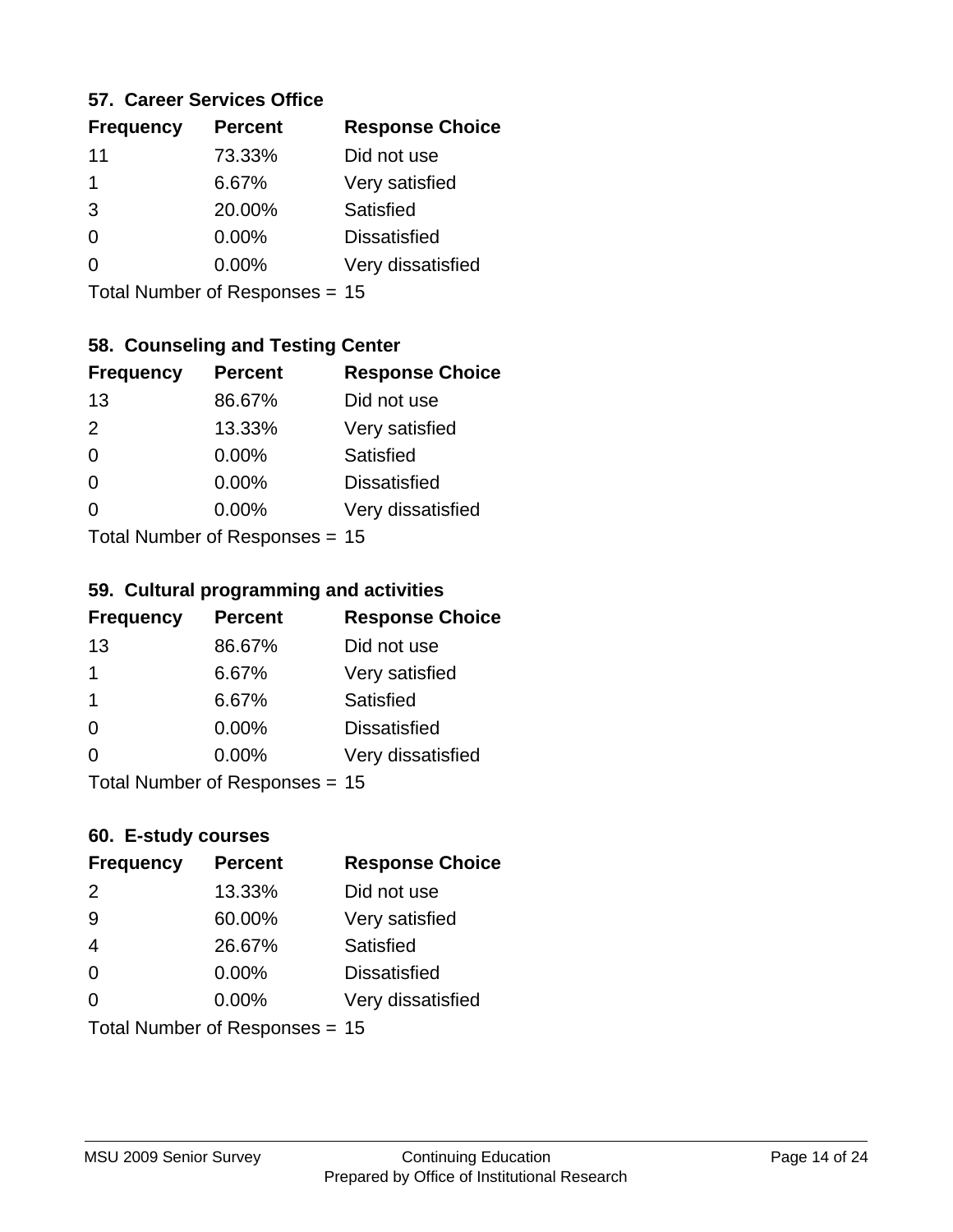#### **61. Food Services**

| <b>Frequency</b> | <b>Percent</b> | <b>Response Choice</b> |
|------------------|----------------|------------------------|
| 10               | 66.67%         | Did not use            |
| 4                | 26.67%         | Very satisfied         |
|                  | 6.67%          | Satisfied              |
| 0                | $0.00\%$       | <b>Dissatisfied</b>    |
| O                | $0.00\%$       | Very dissatisfied      |
|                  |                |                        |

Total Number of Responses = 15

### **62. Greek life and activities**

| <b>Frequency</b> | <b>Percent</b>                   | <b>Response Choice</b> |
|------------------|----------------------------------|------------------------|
| 13               | 86.67%                           | Did not use            |
| 2                | 13.33%                           | Very satisfied         |
| $\Omega$         | 0.00%                            | Satisfied              |
| $\Omega$         | 0.00%                            | <b>Dissatisfied</b>    |
| O                | 0.00%                            | Very dissatisfied      |
|                  | Total Number of Responses = $15$ |                        |

**63. Health Services**

| <b>Frequency</b>          | <b>Percent</b> | <b>Response Choice</b> |
|---------------------------|----------------|------------------------|
| 11                        | 73.33%         | Did not use            |
| $\Omega$                  | 0.00%          | Very satisfied         |
| $\overline{4}$            | 26.67%         | <b>Satisfied</b>       |
| $\Omega$                  | $0.00\%$       | <b>Dissatisfied</b>    |
| $\Omega$                  | 0.00%          | Very dissatisfied      |
| Total Number of DoEROR 0. |                |                        |

Total Number of Responses = 15

### **64. Honor Societies/Departmental Clubs/Special Interest Organizations**

| <b>Frequency</b>               | <b>Percent</b> | <b>Response Choice</b> |
|--------------------------------|----------------|------------------------|
| 13                             | 86.67%         | Did not use            |
| $\Omega$                       | 0.00%          | Very satisfied         |
| 2                              | 13.33%         | Satisfied              |
| $\Omega$                       | 0.00%          | <b>Dissatisfied</b>    |
| $\Omega$                       | 0.00%          | Very dissatisfied      |
| Total Number of Responses = 15 |                |                        |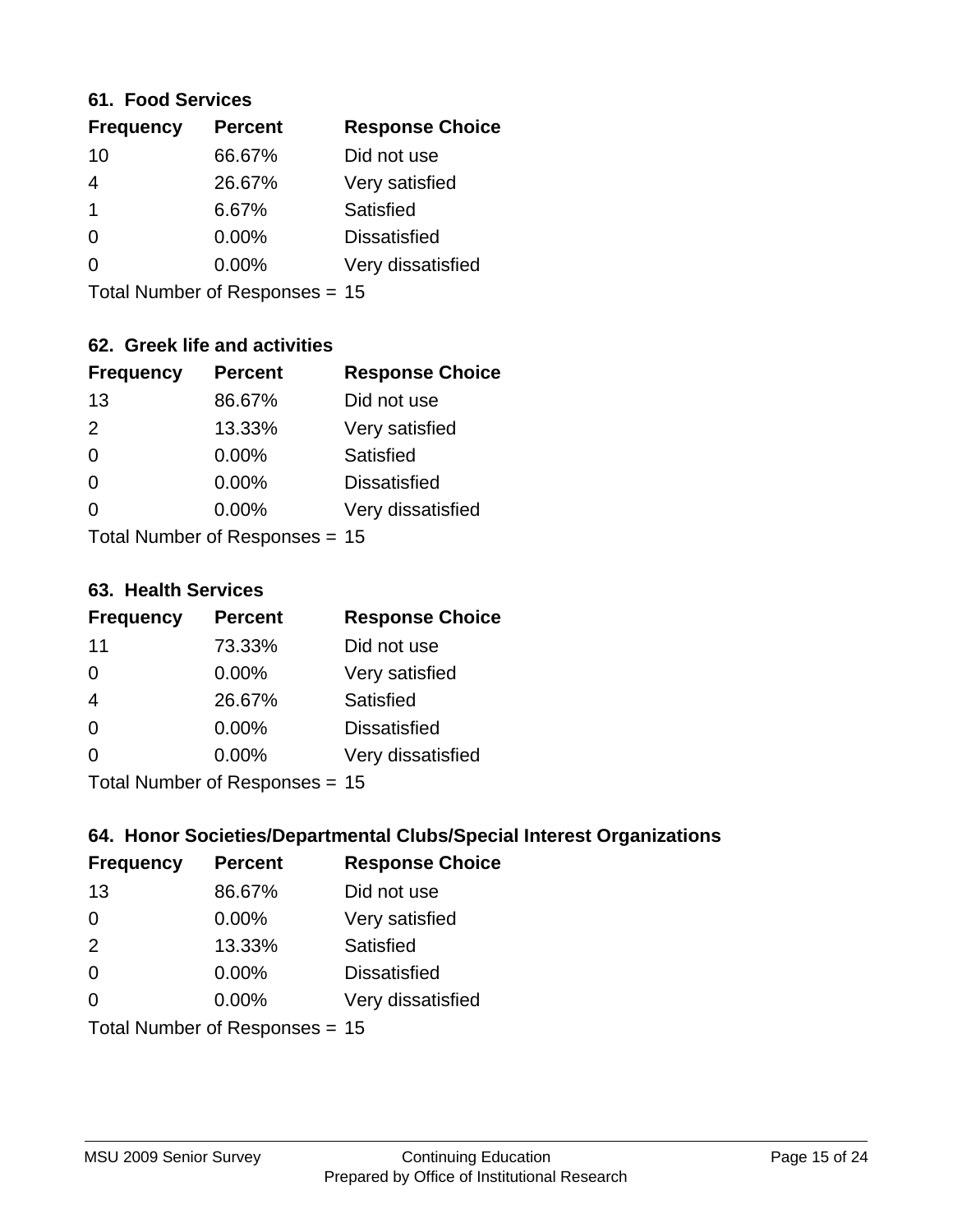#### **65. International Programs and activities**

| <b>Frequency</b> | <b>Percent</b> | <b>Response Choice</b> |
|------------------|----------------|------------------------|
| 14               | 93.33%         | Did not use            |
| 0                | 0.00%          | Very satisfied         |
| 0                | $0.00\%$       | Satisfied              |
| 1                | 6.67%          | <b>Dissatisfied</b>    |
|                  | $0.00\%$       | Very dissatisfied      |
|                  |                |                        |

Total Number of Responses = 15

### **66. International student support services**

| <b>Frequency</b>          | <b>Percent</b> | <b>Response Choice</b> |
|---------------------------|----------------|------------------------|
| 15                        | 100.00%        | Did not use            |
| $\Omega$                  | 0.00%          | Very satisfied         |
| $\Omega$                  | $0.00\%$       | <b>Satisfied</b>       |
| $\Omega$                  | 0.00%          | <b>Dissatisfied</b>    |
| 0                         | 0.00%          | Very dissatisfied      |
| Total Number of Desponses |                |                        |

Total Number of Responses = 15

#### **67. Intramural Sports and Recreation**

| <b>Frequency</b>                | <b>Percent</b> | <b>Response Choice</b> |
|---------------------------------|----------------|------------------------|
| 12                              | 80.00%         | Did not use            |
| $\mathcal{P}$                   | 13.33%         | Very satisfied         |
| $\overline{\mathbf{1}}$         | 6.67%          | Satisfied              |
| $\Omega$                        | 0.00%          | <b>Dissatisfied</b>    |
| $\Omega$                        | 0.00%          | Very dissatisfied      |
| $Total Number of Denonose = 45$ |                |                        |

I otal Number of Responses = 15

## **68. Lowry Center/Community College**

| <b>Frequency</b> | <b>Percent</b>                 | <b>Response Choice</b> |
|------------------|--------------------------------|------------------------|
| 14               | 93.33%                         | Did not use            |
| $\mathbf 1$      | 6.67%                          | Very satisfied         |
| $\Omega$         | 0.00%                          | Satisfied              |
| $\Omega$         | $0.00\%$                       | <b>Dissatisfied</b>    |
| $\Omega$         | 0.00%                          | Very dissatisfied      |
|                  | Total Number of Responses = 15 |                        |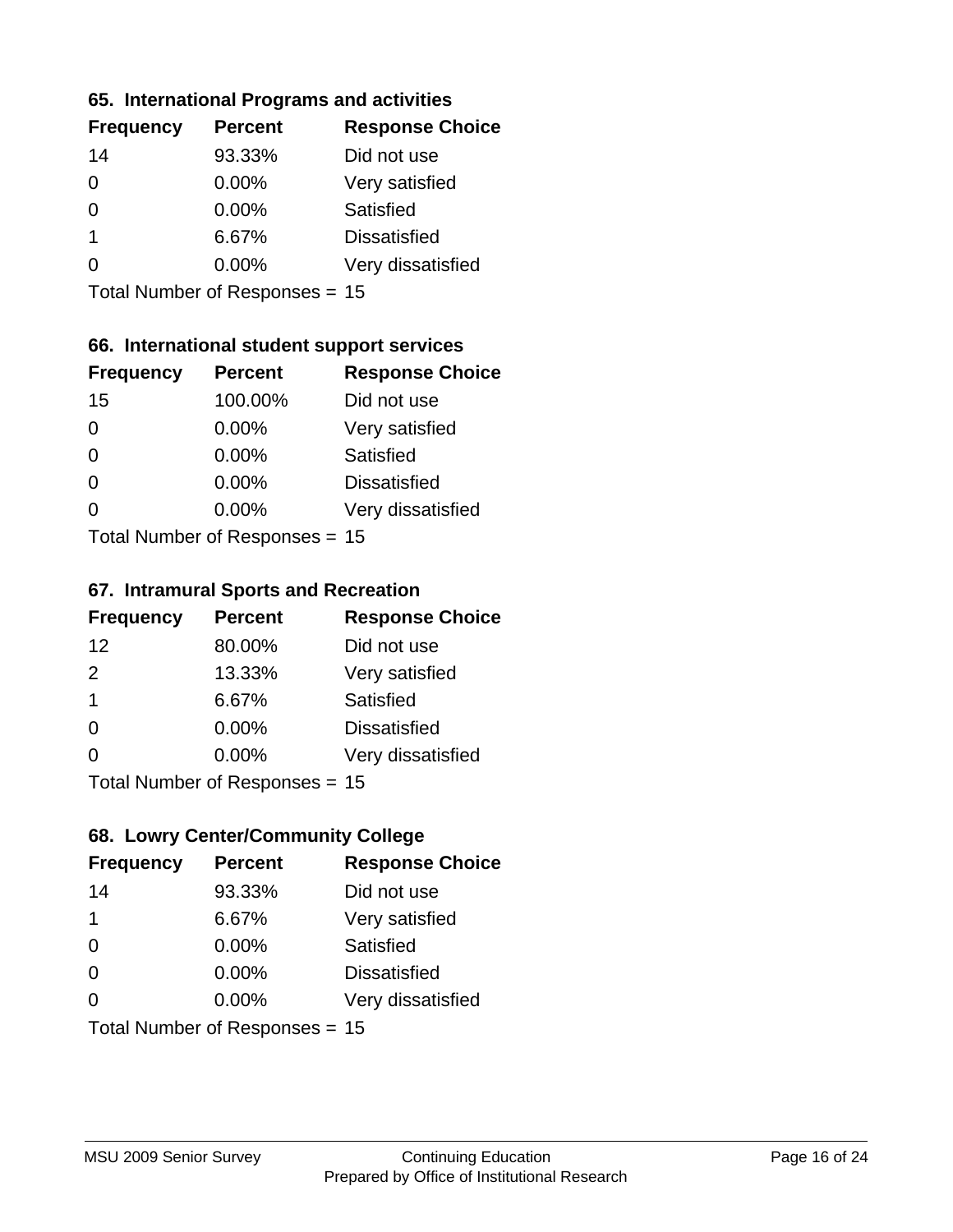## **69. Library**

| <b>Frequency</b> | <b>Percent</b> | <b>Response Choice</b> |
|------------------|----------------|------------------------|
| 4                | 26.67%         | Did not use            |
| 9                | 60.00%         | Very satisfied         |
| $\mathcal{P}$    | 13.33%         | Satisfied              |
| $\Omega$         | 0.00%          | <b>Dissatisfied</b>    |
| 0                | $0.00\%$       | Very dissatisfied      |
|                  |                |                        |

Total Number of Responses = 15

## **70. MAP Report**

| <b>Frequency</b>               | <b>Percent</b> | <b>Response Choice</b> |
|--------------------------------|----------------|------------------------|
| 1                              | 6.67%          | Did not use            |
| 8                              | 53.33%         | Very satisfied         |
| 5                              | 33.33%         | Satisfied              |
| 1                              | 6.67%          | <b>Dissatisfied</b>    |
|                                | $0.00\%$       | Very dissatisfied      |
| Total Number of Responses = 15 |                |                        |

#### **71. MSU Web site**

| <b>Frequency</b> | <b>Percent</b>                 | <b>Response Choice</b> |
|------------------|--------------------------------|------------------------|
| 1                | 6.67%                          | Did not use            |
| 13               | 86.67%                         | Very satisfied         |
| 1                | 6.67%                          | Satisfied              |
| $\Omega$         | 0.00%                          | <b>Dissatisfied</b>    |
| ∩                | $0.00\%$                       | Very dissatisfied      |
|                  | Total Number of Responses = 15 |                        |

### **72. NCAA Sports**

| <b>Frequency</b> | <b>Percent</b>                 | <b>Response Choice</b> |
|------------------|--------------------------------|------------------------|
| 11               | 73.33%                         | Did not use            |
| 1                | 6.67%                          | Very satisfied         |
| 3                | 20.00%                         | Satisfied              |
| $\Omega$         | 0.00%                          | <b>Dissatisfied</b>    |
| $\Omega$         | 0.00%                          | Very dissatisfied      |
|                  | Total Number of Responses = 15 |                        |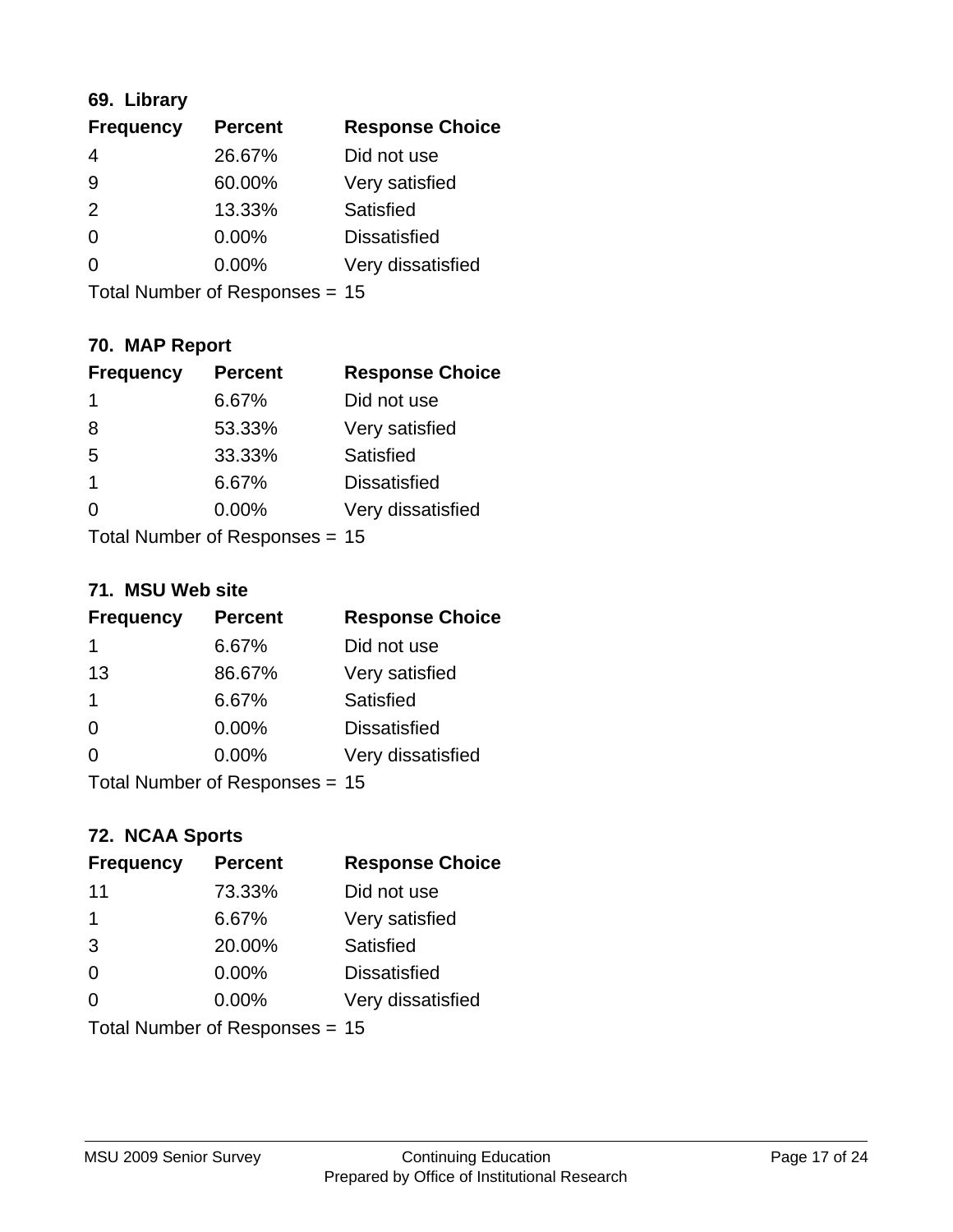#### **73. Online courses that are not e-study**

| <b>Frequency</b> | <b>Percent</b> | <b>Response Choice</b> |
|------------------|----------------|------------------------|
| 6                | 40.00%         | Did not use            |
| $\overline{7}$   | 46.67%         | Very satisfied         |
| 2                | 13.33%         | Satisfied              |
| 0                | $0.00\%$       | <b>Dissatisfied</b>    |
|                  | $0.00\%$       | Very dissatisfied      |
|                  |                |                        |

Total Number of Responses = 15

## **74. Racer Touch Registration**

| <b>Frequency</b>          | <b>Percent</b> | <b>Response Choice</b> |
|---------------------------|----------------|------------------------|
| 0                         | 0.00%          | Did not use            |
| 10                        | 66.67%         | Very satisfied         |
| 3                         | 20.00%         | <b>Satisfied</b>       |
| 1                         | 6.67%          | <b>Dissatisfied</b>    |
| 1                         | 6.67%          | Very dissatisfied      |
| Total Number of Doopepooo |                |                        |

Total Number of Responses = 15

#### **75. Residential College programming and activities**

| <b>Frequency</b>             | <b>Percent</b> | <b>Response Choice</b> |
|------------------------------|----------------|------------------------|
| 10                           | 66.67%         | Did not use            |
| 2                            | 13.33%         | Very satisfied         |
| 3                            | 20.00%         | Satisfied              |
| $\Omega$                     | 0.00%          | <b>Dissatisfied</b>    |
| $\Omega$                     | 0.00%          | Very dissatisfied      |
| $Total Number of Denonog -\$ |                |                        |

Total Number of Responses = 15

#### **76. Scholarships/grants/student employment**

| <b>Frequency</b>               | <b>Percent</b> | <b>Response Choice</b> |
|--------------------------------|----------------|------------------------|
| 10                             | 66.67%         | Did not use            |
| 2                              | 13.33%         | Very satisfied         |
| 2                              | 13.33%         | Satisfied              |
| $\mathbf 1$                    | 6.67%          | <b>Dissatisfied</b>    |
| 0                              | 0.00%          | Very dissatisfied      |
| Total Number of Responses = 15 |                |                        |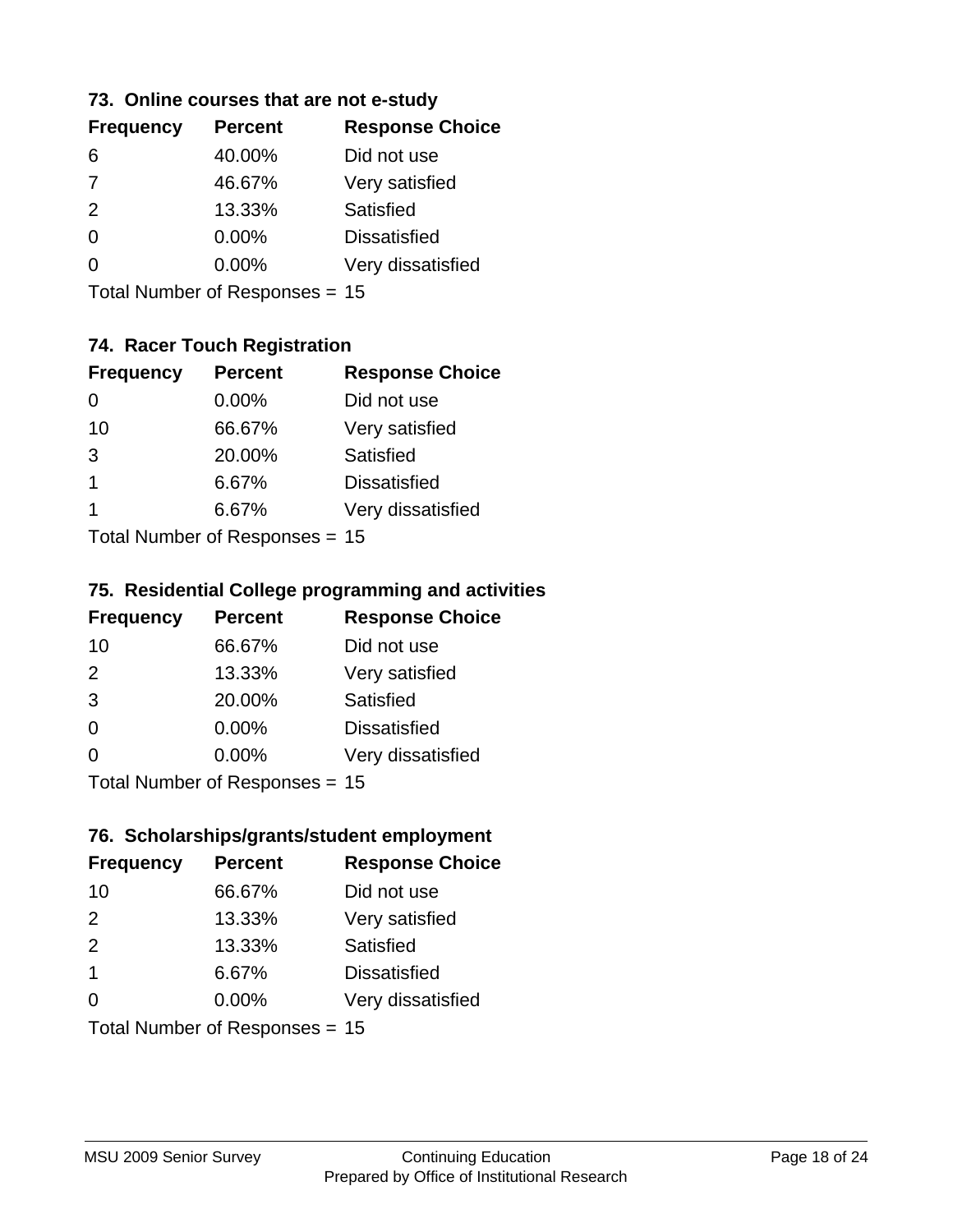#### **77. Security Services**

| <b>Response Choice</b><br><b>Percent</b> |
|------------------------------------------|
| Did not use                              |
| Very satisfied                           |
| Satisfied                                |
| <b>Dissatisfied</b>                      |
| Very dissatisfied                        |
|                                          |

Total Number of Responses = 15

## **78. Services for non-traditional students**

| <b>Frequency</b>           | <b>Percent</b> | <b>Response Choice</b> |
|----------------------------|----------------|------------------------|
| 10                         | 66.67%         | Did not use            |
| 5                          | 33.33%         | Very satisfied         |
| $\Omega$                   | $0.00\%$       | Satisfied              |
| $\Omega$                   | 0.00%          | <b>Dissatisfied</b>    |
| ∩                          | 0.00%          | Very dissatisfied      |
| Total Number of Deparation |                |                        |

Total Number of Responses = 15

## **79. Student Support Services (Trio)**

| <b>Frequency</b>                | <b>Percent</b> | <b>Response Choice</b> |
|---------------------------------|----------------|------------------------|
| 11                              | 73.33%         | Did not use            |
| 3                               | 20.00%         | Very satisfied         |
| $\mathbf 1$                     | 6.67%          | Satisfied              |
| $\Omega$                        | $0.00\%$       | <b>Dissatisfied</b>    |
| $\Omega$                        | $0.00\%$       | Very dissatisfied      |
| $Total Number of Denonose = 45$ |                |                        |

Total Number of Responses = 15

## **80. Student PIN System**

| <b>Frequency</b>               | <b>Percent</b> | <b>Response Choice</b> |
|--------------------------------|----------------|------------------------|
| $\Omega$                       | 0.00%          | Did not use            |
| 9                              | 60.00%         | Very satisfied         |
| $\overline{4}$                 | 26.67%         | Satisfied              |
| 2                              | 13.33%         | <b>Dissatisfied</b>    |
| $\Omega$                       | $0.00\%$       | Very dissatisfied      |
| Total Number of Responses = 15 |                |                        |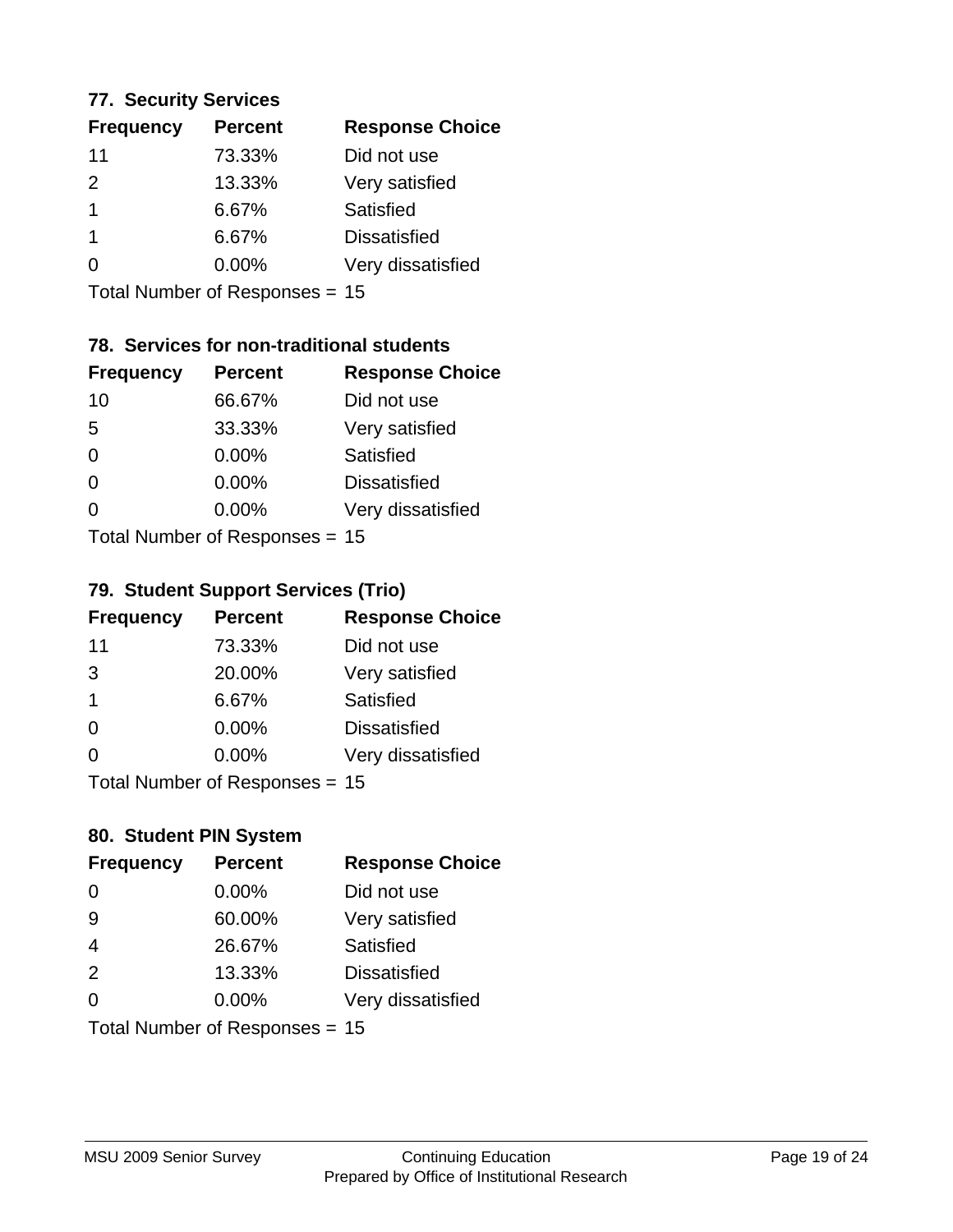### **81. Student Records/Transcript Services**

| <b>Percent</b> | <b>Response Choice</b> |  |
|----------------|------------------------|--|
| 6.67%          | Did not use            |  |
| 73.33%         | Very satisfied         |  |
| 20.00%         | Satisfied              |  |
| 0.00%          | <b>Dissatisfied</b>    |  |
| $0.00\%$       | Very dissatisfied      |  |
|                |                        |  |

Total Number of Responses = 15

### **82. Computer and Internet access for study and research needs**

| <b>Frequency</b>          | <b>Percent</b> | <b>Response Choice</b> |
|---------------------------|----------------|------------------------|
| 1                         | 6.67%          | Did not use            |
| 9                         | 60.00%         | Very satisfied         |
| 5                         | 33.33%         | Satisfied              |
| $\Omega$                  | 0.00%          | <b>Dissatisfied</b>    |
| ∩                         | 0.00%          | Very dissatisfied      |
| Total Number of Deepersee |                |                        |

Total Number of Responses = 15

#### **83. Women's Center**

| <b>Frequency</b>           | <b>Percent</b> | <b>Response Choice</b> |
|----------------------------|----------------|------------------------|
| 12                         | 80.00%         | Did not use            |
| 1                          | 6.67%          | Very satisfied         |
| 2                          | 13.33%         | Satisfied              |
| $\Omega$                   | 0.00%          | <b>Dissatisfied</b>    |
| $\Omega$                   | 0.00%          | Very dissatisfied      |
| Total Number of Desperance |                |                        |

Total Number of Responses = 15

### **84. To what extent did you participate in Residential College activities?**

| <b>Frequency</b> | <b>Percent</b>             | <b>Response Choice</b> |  |
|------------------|----------------------------|------------------------|--|
| 11               | 73.33%                     | Did not participate    |  |
| $\mathcal{P}$    | 13.33%                     | Frequently             |  |
| -1               | 6.67%                      | Occasionally           |  |
|                  | 6.67%                      | Seldom                 |  |
|                  | Total Number of Denonone – |                        |  |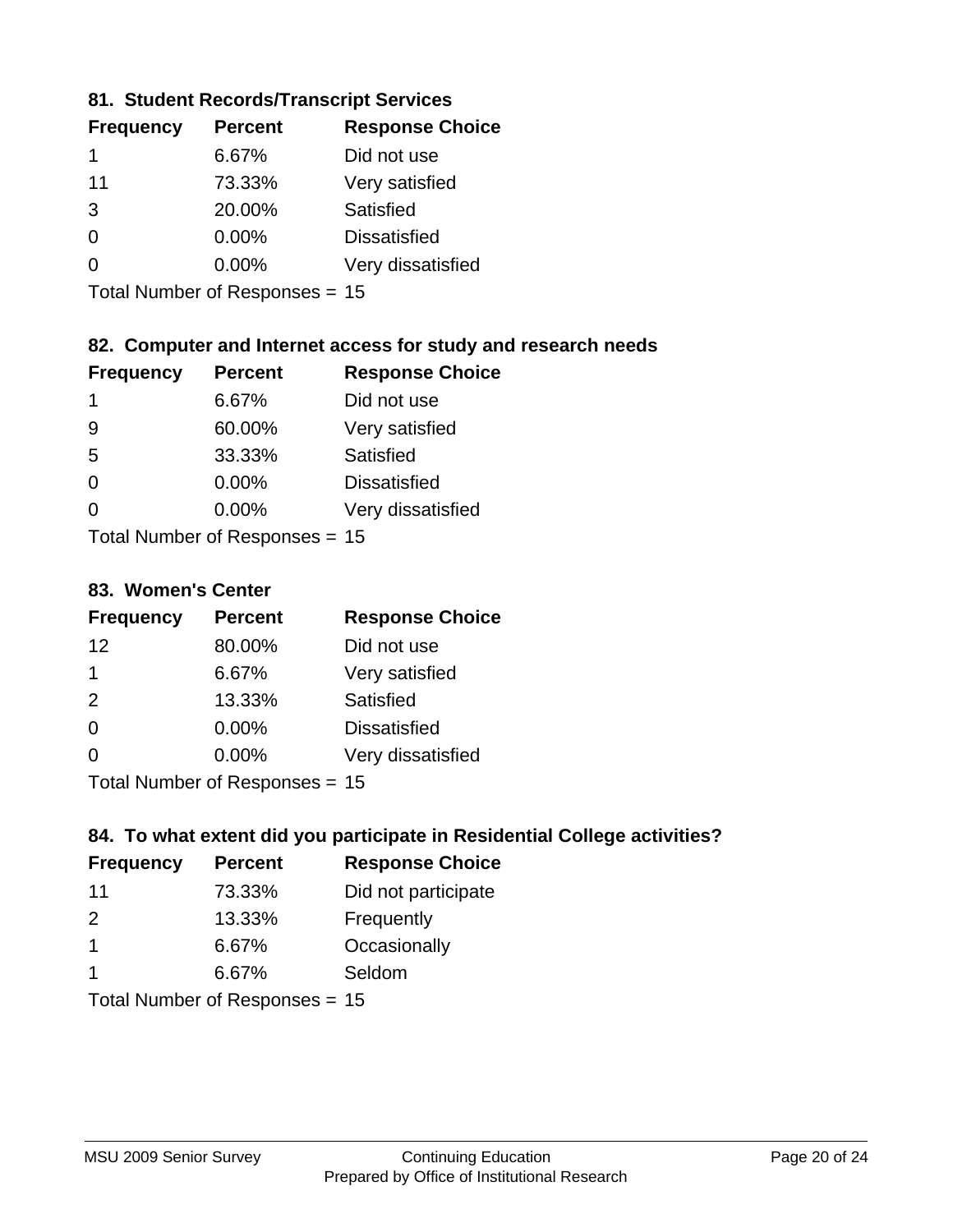| <b>Frequency</b> | <b>Percent</b> | <b>Response Choice</b>                 |
|------------------|----------------|----------------------------------------|
| -9               | 60.00%         | Not familiar with Residential Colleges |
| -4               | 26.67%         | Very positive                          |
| -2               | 13.33%         | <b>Positive</b>                        |
| -0               | $0.00\%$       | <b>Negative</b>                        |
| $\overline{0}$   | 0.00%          | Very negative                          |
|                  |                |                                        |

**85. Which phrase best describes your opinion of Residential Colleges?**

Total Number of Responses = 15

### **Questions 86-95**

**University Graduate." Please indicate how effective your MSU experience was in The University has formulated ten desired "Characteristics of the Murray State enhancing your abilities in each area.**

**86. Engage in mature, independent and creative thought and express that thought effectively in oral and written communication;**

| <b>Frequency</b> | <b>Percent</b> | <b>Response Choice</b> |
|------------------|----------------|------------------------|
| 8                | 53.33%         | Very effective         |
| 7                | 46.67%         | Effective              |
| $\Omega$         | 0.00%          | Ineffective            |
| $\Omega$         | $0.00\%$       | Very ineffective       |
|                  |                |                        |

Total Number of Responses = 15

**87. Understand and apply the critical and scientific methodologies that** 

**academic disciplines employ to discover knowledge and ascertain its validity;**

| <b>Frequency</b> | <b>Percent</b> | <b>Response Choice</b> |
|------------------|----------------|------------------------|
| 8                | 53.33%         | Very effective         |
| .5               | 33.33%         | Effective              |
| $\mathcal{P}$    | 13.33%         | Ineffective            |
| $\Omega$         | 0.00%          | Very ineffective       |
|                  |                |                        |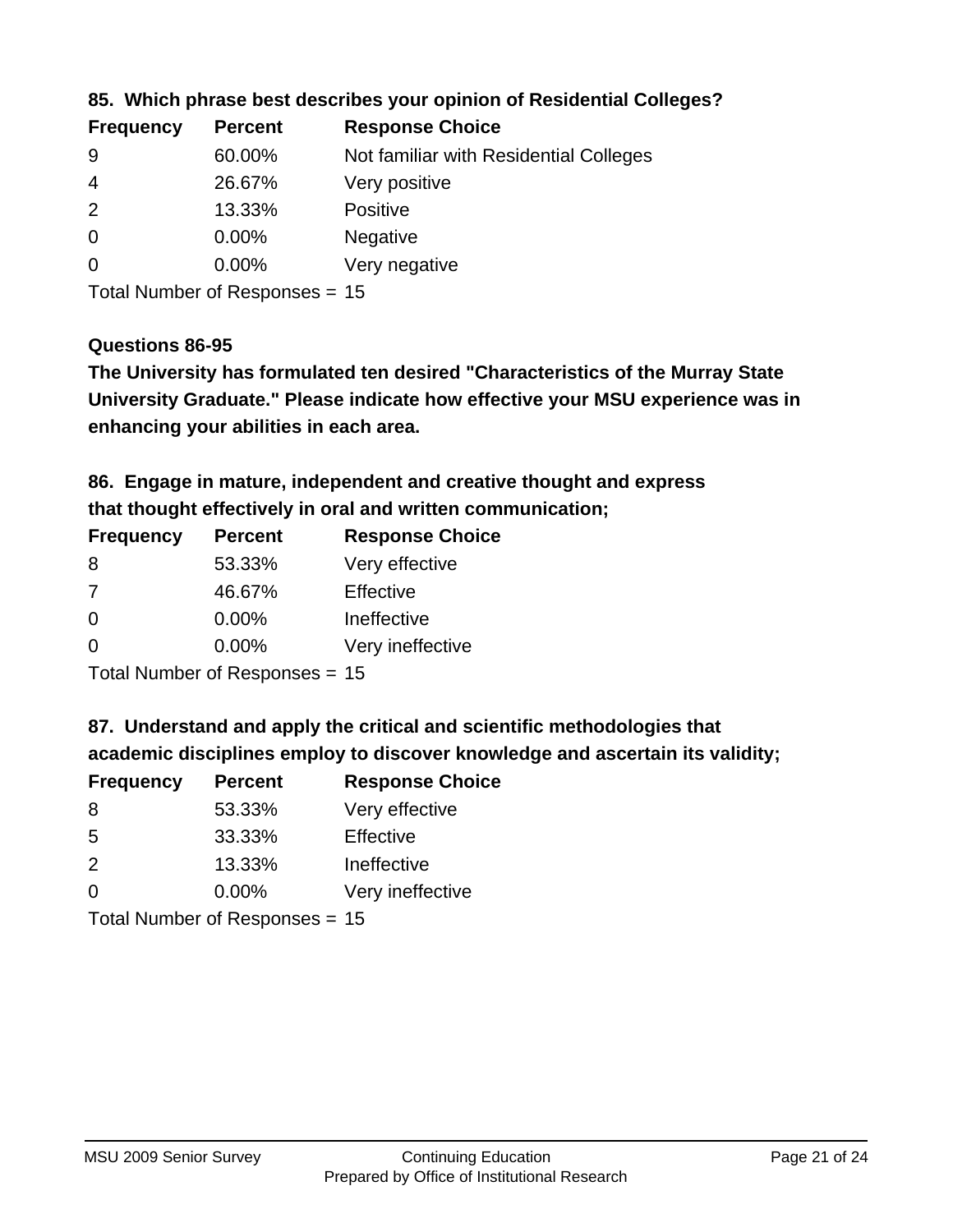## **88. Apply sound standards of information gathering, analysis and evaluation to reach logical decisions;**

| <b>Percent</b> | <b>Response Choice</b> |
|----------------|------------------------|
| 53.33%         | Very effective         |
| 40.00%         | Effective              |
| 6.67%          | Ineffective            |
| $0.00\%$       | Very ineffective       |
|                |                        |

Total Number of Responses = 15

## **89. Understand the roles and applications of science and technology in the solution of the problems of a changing world;**

| <b>Frequency</b>           | <b>Percent</b> | <b>Response Choice</b> |
|----------------------------|----------------|------------------------|
| 7                          | 46.67%         | Very effective         |
| 7                          | 46.67%         | Effective              |
| $\overline{1}$             | 6.67%          | Ineffective            |
| $\Omega$                   | $0.00\%$       | Very ineffective       |
| Tatal Manakan af Dagmanage |                |                        |

Total Number of Responses = 15

# **90. Demonstrate a critical understanding of the world's historical, literary, philosophical, and artistic traditions;**

| <b>Frequency</b><br><b>Percent</b> |                              | <b>Response Choice</b> |  |
|------------------------------------|------------------------------|------------------------|--|
| 7                                  | 46.67%                       | Very effective         |  |
| 8                                  | 53.33%                       | Effective              |  |
| $\Omega$                           | 0.00%                        | Ineffective            |  |
| $\Omega$                           | 0.00%                        | Very ineffective       |  |
|                                    | The HI all and December 2014 |                        |  |

Total Number of Responses = 15

# **91. Understand the dynamics of cultural diversity, of competing economic and political systems, and of complex moral and ethical issues;**

| <b>Frequency</b>        | <b>Percent</b>                 | <b>Response Choice</b> |
|-------------------------|--------------------------------|------------------------|
| 9                       | 60.00%                         | Very effective         |
| 5                       | 33.33%                         | Effective              |
| 0                       | 0.00%                          | Ineffective            |
| $\overline{\mathbf{1}}$ | 6.67%                          | Very ineffective       |
|                         | Total Number of Responses = 15 |                        |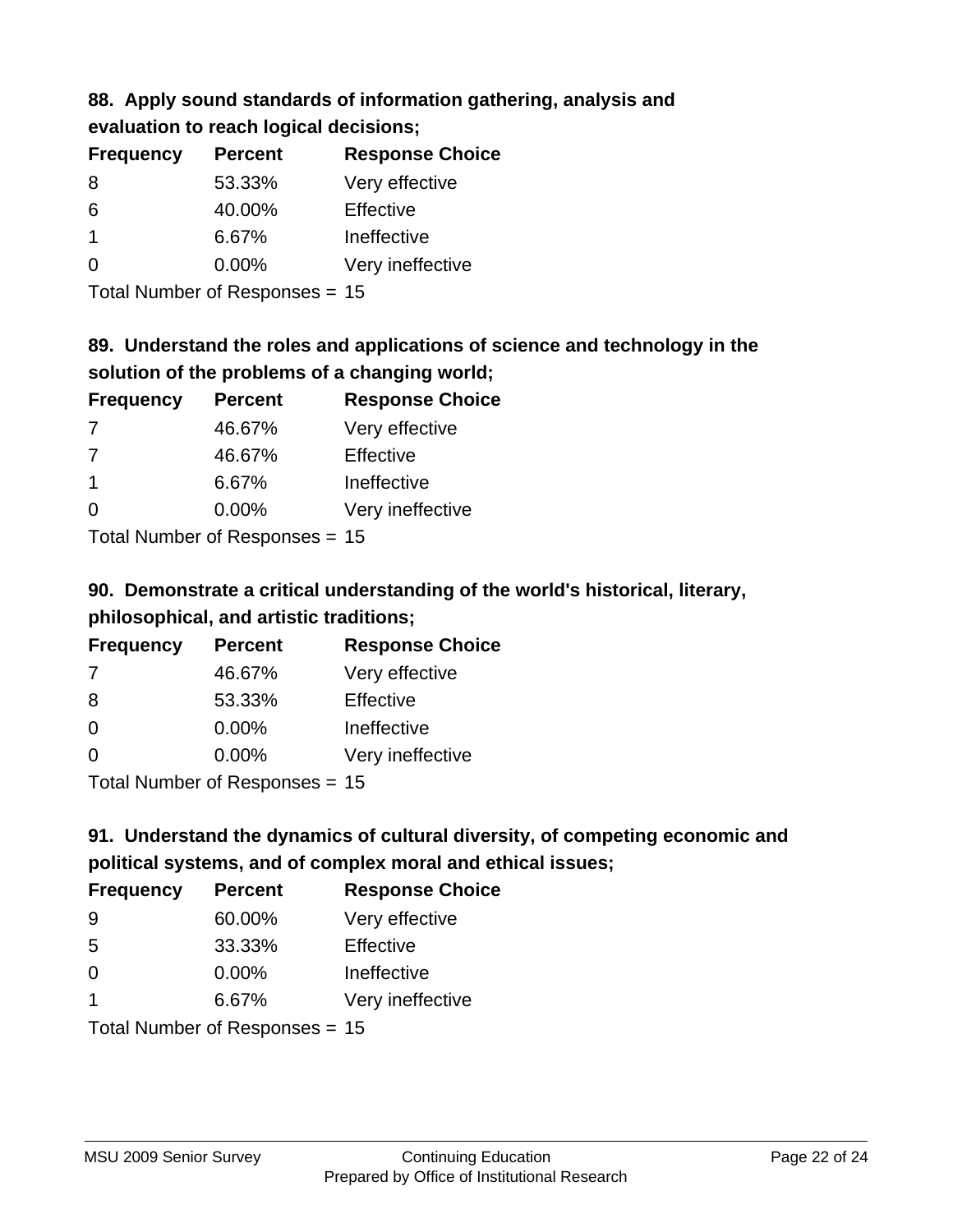## **92. Understand the nature of and engage in ethical behavior and**

## **responsible citizenship;**

| <b>Frequency</b> | <b>Percent</b> | <b>Response Choice</b> |
|------------------|----------------|------------------------|
| 9                | 60.00%         | Very effective         |
| 6                | 40.00%         | Effective              |
| O                | $0.00\%$       | Ineffective            |
| O                | $0.00\%$       | Very ineffective       |
|                  |                |                        |

Total Number of Responses = 15

# **93. Understand the importance of the behaviors necessary to maintain a healthy lifestyle;**

| <b>Frequency</b>           | <b>Percent</b> | <b>Response Choice</b> |
|----------------------------|----------------|------------------------|
| 9                          | 60.00%         | Very effective         |
| $\overline{4}$             | 26.67%         | Effective              |
| 2                          | 13.33%         | Ineffective            |
| $\Omega$                   | 0.00%          | Very ineffective       |
| Tatal Number of Desperance |                |                        |

Total Number of Responses = 15

## **94. Demonstrate mastery of a chosen field of study; and**

| <b>Frequency</b> | <b>Percent</b> | <b>Response Choice</b> |
|------------------|----------------|------------------------|
| 8                | 53.33%         | Very effective         |
| 6                | 40.00%         | Effective              |
| $\mathbf 1$      | 6.67%          | Ineffective            |
| $\Omega$         | 0.00%          | Very ineffective       |
|                  |                |                        |

Total Number of Responses = 15

## **95. Value intellectual pursuit and continuous learning in a changing world.**

| <b>Frequency</b>                                                                                                | <b>Percent</b> | <b>Response Choice</b> |  |
|-----------------------------------------------------------------------------------------------------------------|----------------|------------------------|--|
| -9                                                                                                              | 60.00%         | Very effective         |  |
| -5                                                                                                              | 33.33%         | Effective              |  |
| $\overline{1}$                                                                                                  | 6.67%          | Ineffective            |  |
| $\Omega$                                                                                                        | 0.00%          | Very ineffective       |  |
| The Little and the Little Communication of the Communication of the Communication of the Communication of the U |                |                        |  |